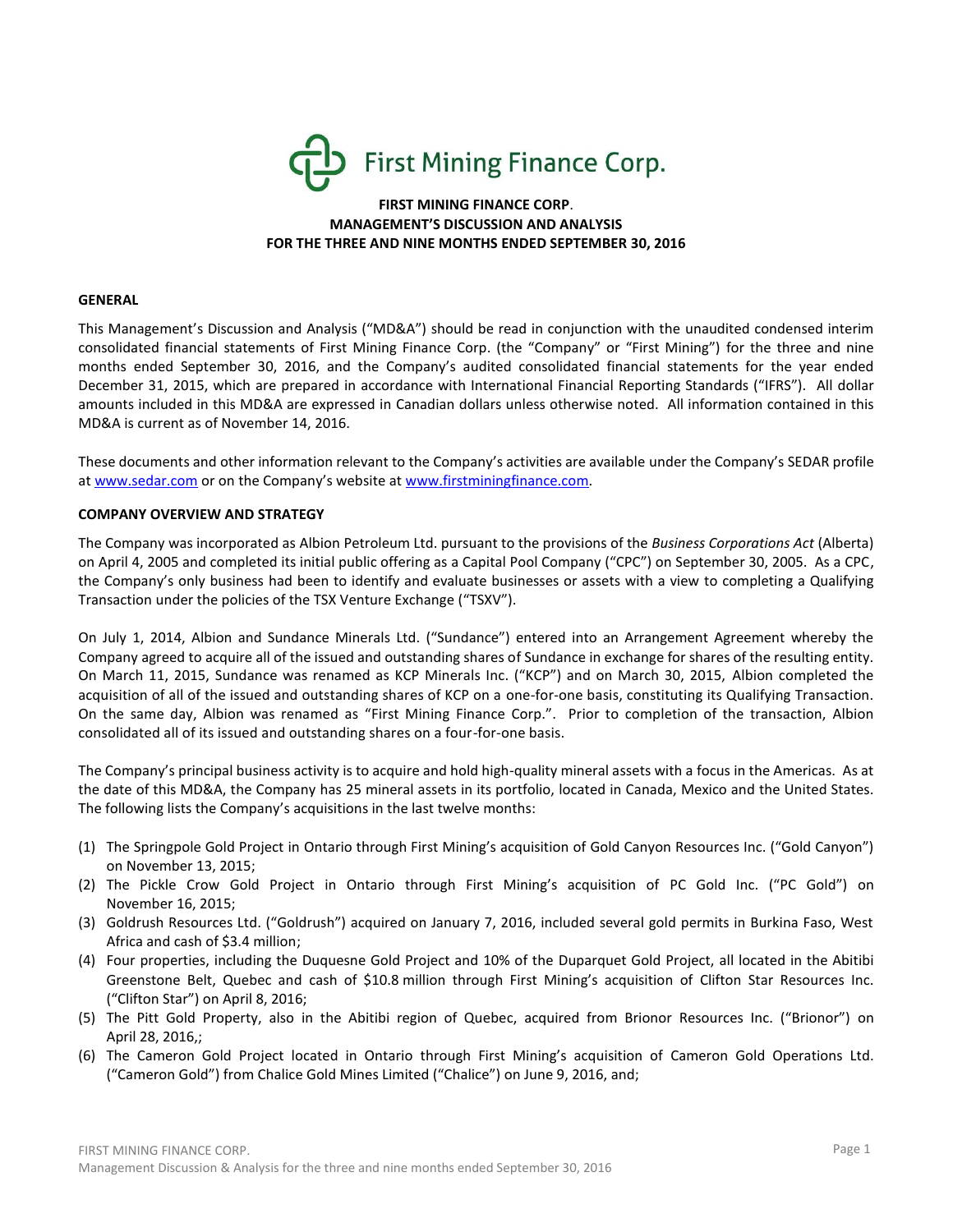(7) The Goldlund Project located in Ontario through First Mining's acquisition of Tamaka Gold Corporation ("Tamaka") on June 16, 2016.

### **SIGNIFICANT COMPANY EVENTS**

2016 year-to-date highlights (together with subsequent events up to November 14, 2016) include:

### **Metallurgical Drilling Program**

On October 19, 2016, the Company announced that it has commenced a metallurgical drilling program at its wholly-owned Springpole Gold Project, located in northern Ontario, Canada.

This program will be comprised of up to four drill holes totaling approximately 1,500 metres of drilling to acquire material for metallurgical testing. The intent of the metallurgical testing program is to determine the optimal grind size and processing flow sheet so as to maximize metallurgical recoveries. The results from this metallurgical testing program are expected to be incorporated into a new Preliminary Economic Assessment ("PEA") for Springpole Gold Project which is expected to be released in the first half of 2017.

## **Sale of Mexican Silver Assets to Silver One Resources Inc.**

On September 26, 2016, the Company completed its transaction (the "Silver One Transaction") with Silver One Resources Inc. ("Silver One"), an exploration company publicly listed on the TSXV, by selling the Company's 100% wholly owned subsidiary, KCP Minerals Inc., including its interest in the Peñasco Quemado, the La Frazada and the Pluton mineral properties (collectively, the "Properties"), in exchange for six million common shares of Silver One and a 2.5% net smelter return royalty ("NSR") on the Properties.

### **Private Placement**

On August 5, 2016, the Company completed a non-brokered private placement financing of 33,750,000 units at a price of \$0.80 per unit, raising gross proceeds of \$27,000,000 (the "Private Placement"). Each unit consisted of one common share of the Company and one-half of a common share purchase warrant, with each whole warrant entitling the holder to purchase an additional common share of the Company at \$1.10 for a period of 36 months.

#### **Debt Settlement Agreement**

On July 12, 2016, the Company entered into a debt settlement agreement (the "Agreement") with First Majestic Silver Corp. ("First Majestic") pursuant to which the Company agreed to settle all of the outstanding debt owed to First Majestic. Under the terms of the Agreement, the Company issued 820,437 common shares to First Majestic to settle US\$500,000 of the debt, and the remaining balance of approximately US\$705,000 will be paid in cash by First Mining to First Majestic in twelve equal monthly installments in accordance with the terms of the Agreement. The first of these payments was made at the end of July 2016, and the last payment will be made at the end of June 2017.

#### **Amalgamation with Tamaka Gold Corporation**

On June 16, 2016, the Company completed an amalgamation with Tamaka, a privately held mineral exploration company which holds a 100% interest in the Goldlund Gold Project located in northwestern Ontario, in exchange for 92,428,115 common shares of First Mining (the "Tamaka Transaction"). The Tamaka Transaction was conducted by way of an amalgamation agreement, which resulted in Tamaka becoming a wholly-owned subsidiary of First Mining.

In addition, all outstanding stock options of Tamaka are now exercisable for First Mining common shares on the same exchange ratio as applied to the Tamaka common shares and are governed by First Mining's Stock Option Plan. All outstanding warrants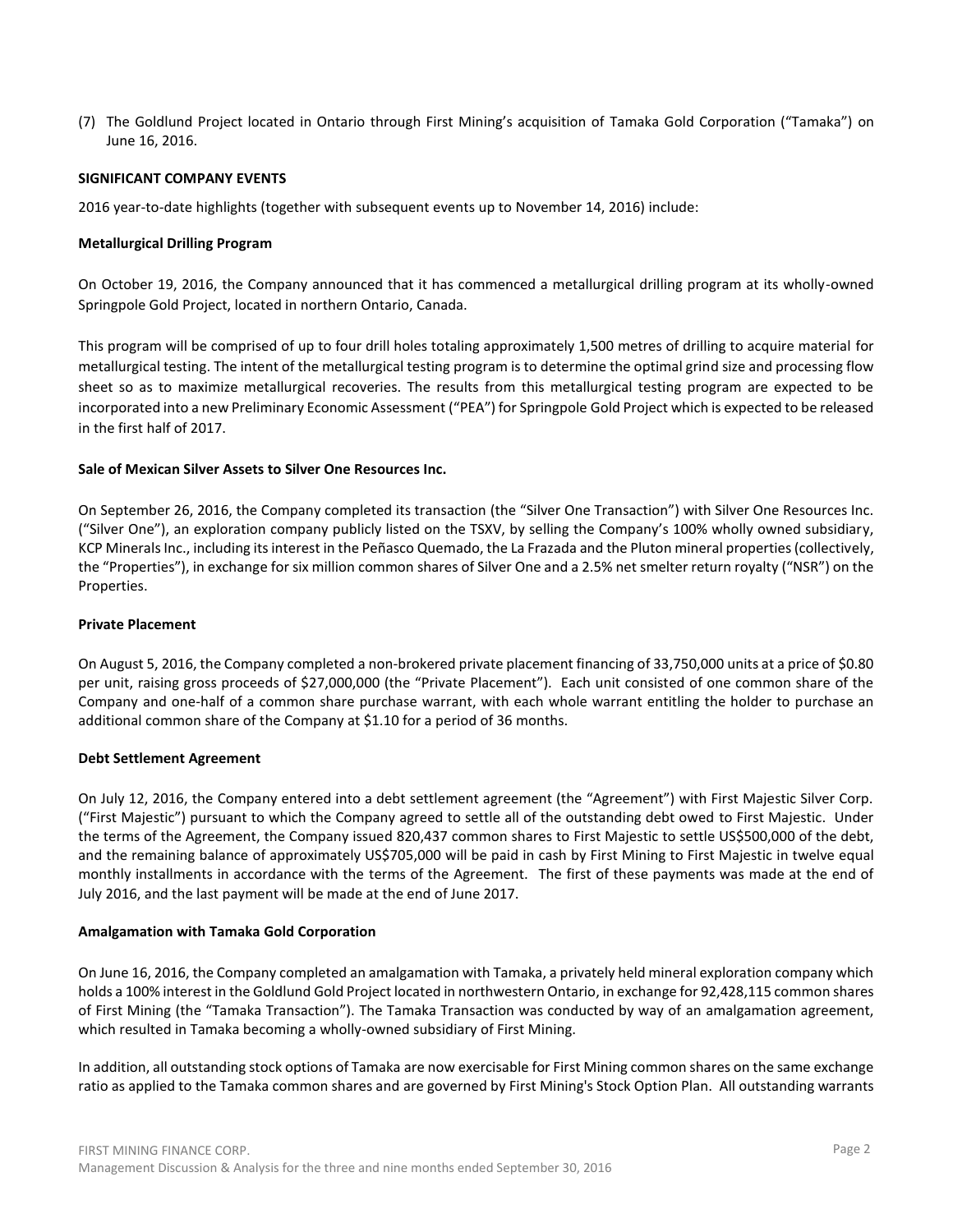of Tamaka are also exercisable for common shares of First Mining on the same exchange ratio as applied to the Tamaka common shares.

### **Acquisition of Cameron Gold Project from Chalice Gold Mines Limited**

On June 9, 2016, the Company completed the acquisition of Cameron Gold, a wholly-owned subsidiary of Chalice, which owns the Cameron Gold Project located in Ontario, in exchange for 32,260,836 common shares of First Mining (the "Cameron Transaction"). The Cameron Transaction resulted in Cameron Gold becoming a wholly-owned subsidiary of First Mining. Chalice has retained a one percent NSR royalty over certain mining claims within the Cameron Gold Project which are not encumbered by pre-existing royalties.

# **Acquisition of Clifton Star Resources Inc.**

On April 8, 2016, the Company completed a definitive agreement (the "Clifton Agreement") with Clifton Star under which the Company acquired all of the issued and outstanding common shares of Clifton Star on the basis of one common share in the capital of the Company for each Clifton Star share by way of a plan of arrangement under the *Business Corporations Act* (British Columbia) (the "Clifton Transaction"). The Clifton Transaction was conducted by way of a court-approved plan of arrangement, resulting in Clifton Star becoming a wholly-owned subsidiary of the Company.

# **Upgrade to TSXV Tier 1 and OTC QX status**

On May 11, 2016, First Mining's shares began trading on the TSXV Tier 1 exchange in Canada. Subsequently, on May 20, 2016, First Mining's shares began trading on the OTC QX market platform in the US. These upgrades are expected to improve investor exposure, which should result in increased analyst coverage and liquidity.

### **REVIEW OF MINERAL PROPERTIES**

First Mining's portfolio has properties located in Canada, Mexico, and the United States, with on‐going exploration programs for gold, silver, lead, zinc, and copper, which expect to be funded mostly through the sale of equity and joint venture partnerships. The following section discusses the Company's priority and other significant projects.

*Readers are cautioned that, with respect to any Preliminary Economic Assessment ("PEA") referenced in this MD&A, a PEA is preliminary in nature and includes inferred mineral resources that are considered too speculative geologically to have the economic considerations applied to them that would enable them to be categorized as mineral reserves, and there is no certainty that a PEA will be realized. Mineral resources that are not mineral reserves do not have demonstrated economic viability.*

# **Canada**

#### *Hope Brook, Newfoundland*

Acquired through the acquisition of Coastal Gold Corp., the Hope Brook Gold Property covers 25,125 hectares with a deposit hosted by pyritic silicified zones occurring within a deformed, strike-extensive advanced argillic alteration zone. The NI 43-101 resource covers 1.5 km of an 8 km mineralized structure. The project hosts Indicated Resources of 5.5 Mt grading 4.77 g/t Au, containing 844,000 oz Au, and Inferred Resources of 836,000 t grading 4.11 g/t Au, containing 110,000 oz Au. Substantial infrastructure includes a ramp to 350 metres below surface with vent raise, power, access by sea and air, and a strong local labour force. Drill targets with potential to significantly increase resources have already been outlined. Hope Brook was a former operating gold mine that produced 752,163 oz Au from 1987 to 1997 and there is strong support from the local community and the Province of Newfoundland for future development.

The Company paid an estimated \$17 per Resource oz Au following the acquisition of Coastal for consideration of approximately \$16.6 million.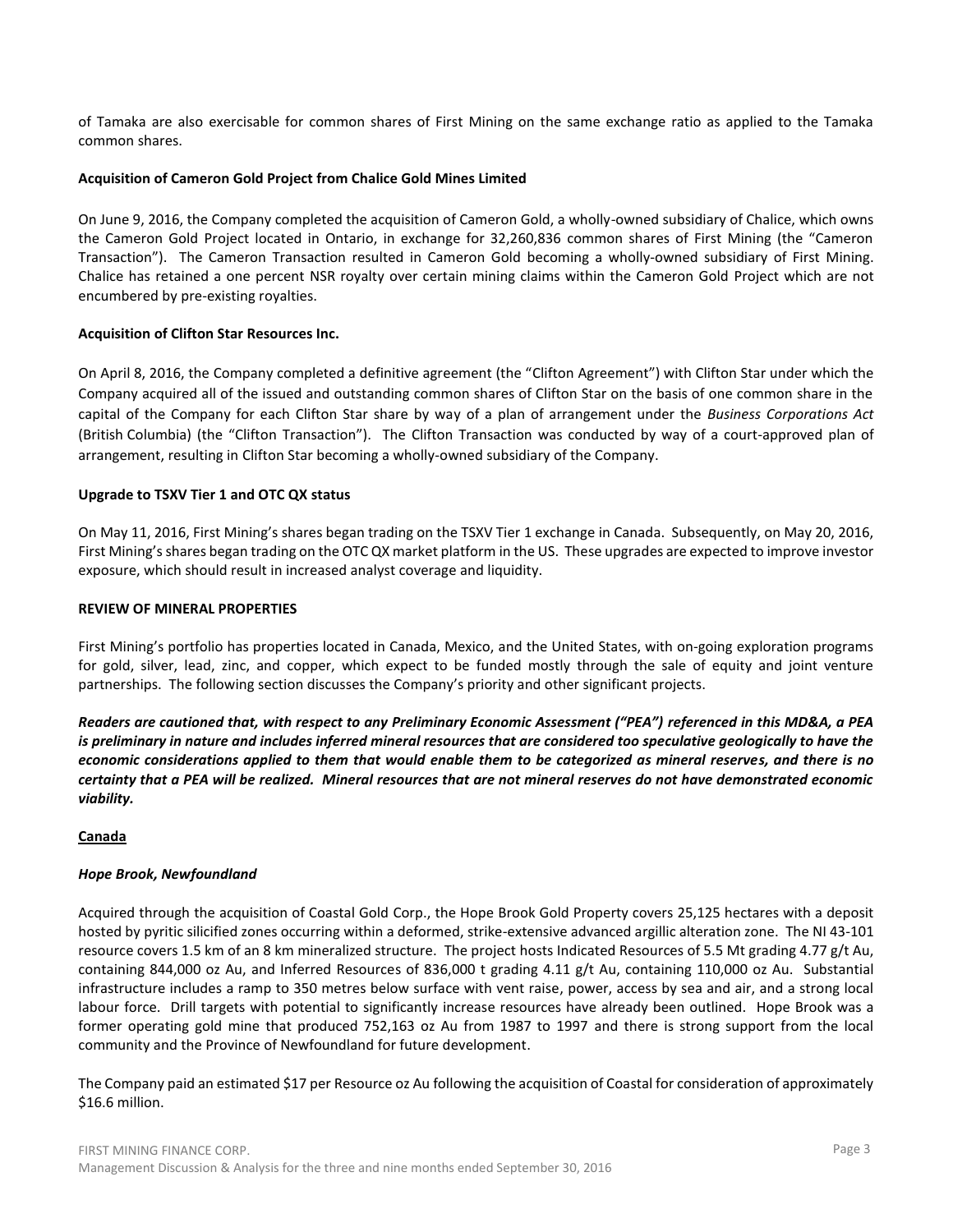### *Springpole Gold Project, Ontario*

Acquired through the acquisition of Gold Canyon, the Springpole Gold Project covers 32,375 hectares and is one of Canada's largest undeveloped gold projects. The project is located in northwestern Ontario, approximately 110 kilometres northeast of Red Lake town and is situated within the Birch-Uchi Greenstone Belt. The NI 43-101 large open pittable resource boasts significant infrastructure, including a 72 man onsite camp, winter road access, logging road within 10 kilometres and nearby power lines. The project contains Indicated Resources of 128.2 Mt grading 1.07 g/t Au and 5.7 g/t Ag, containing 4,410,000 oz Au and 23,800,000 oz Ag, and Inferred Resources of 25.7 Mt grading 0.83 g/t Au and 3.2 g/t Ag, containing 690,000 oz Au and 2,700,000 oz Ag. Springpole is located within a pro-mining jurisdiction that is covered by the Treaty Three First Nations Agreement and Treaty Nine. The 2013 Preliminary Economic Assessment, as amended on October 7, 2016 (the "Springpole PEA") and with economics based on base case metal prices of USD \$1,300 per oz Au and USD \$25 per oz Ag, includes an initial capital cost of USD \$438 million, a payback period of 1.7 years, a post-tax NPV of USD \$388 million (pre-tax NPV: USD \$579 million), and a post-tax IRR of 14% (pre-tax IRR: 25%), based on a 5% discount rate.

The Company paid an estimated \$12 per Resource oz Au following the acquisition of Gold Canyon for consideration of approximately \$66.1 million.

# *Pickle Crow Gold Project, Ontario*

Acquired through the acquisition of PC Gold, the Pickle Crow Gold Project covers 15,560 hectares and is located in the minefriendly jurisdiction of northwestern Ontario and is covered by the Treaty Nine First Nations Agreement. The NI 43-101 resource supports a high-grade underground and open pit operation. The project hosts Inferred Resource of 10.3 Mt grading 3.9 g/t Au, containing 1,300,000 oz Au. Extensive infrastructure in place or proximal to project includes a 200 tonnes per day gravity mill on site, generators and fuel storage, paved road access to the property and within 10 km of a paved airport at Pickle Lake. The Pickle Crow Project was a former high-grade operating mine until the 1960's.

The Company paid an estimated \$11 per resource oz Au following the acquisition of PC Gold for consideration of approximately \$14.8 million.

# *Duparquet Gold Project, Quebec*

Acquired through the acquisition of Clifton Star, the Duparquet Project covers 1,033 hectares and is located in the Abitibi Region of Quebec which is one of the world's most prolific gold producing regions. The Company owns a 10% indirect interest in the Duparquet Gold Project which, on a 100% basis, hosts an NI 43-101 compliant Measured Resource of 165,100 t grading 1.45 g/t Au, containing 7,710 oz Au, an Indicated Resource of 55.4 Mt grading 1.62 g/t Au, containing 2.8 million oz Au and an Inferred Resource of 28.5 Mt grading 1.46 g/t Au, containing 1.3 million oz Au. Infrastructure includes site roads, access to electrical power 15km away, tailings storage facility and water management solutions and ancillary site buildings. The Duparquet Gold Project is currently comprised of three mineral properties: Beattie, Donchester and Dumico. The 2014 prefeasibility study includes pre-production capital costs of \$394 million, a pay-back period of 4.3 years and pre-tax NPV (5%) of \$222 million at USD \$1,300 per oz Au.

The Company paid an estimated \$11 per resource oz Au following the acquisition of Clifton Star, for consideration of approximately \$4.4 million for its 10% interest, excluding \$10.8 million acquired in cash as part of the transaction.

# *Duquesne Gold Project, Quebec*

Also acquired through the acquisition of Clifton Star, Duquesne covers 936 hectares and is located in the Abitibi Region of Quebec. The Company owns a 100% interest in the Duquesne Gold Project which hosts an NI 43-101 Indicated Resource of 1.9 Mt grading 3.33 g/t Au, containing 199,000 oz Au, and an Inferred Resource of 1.6 Mt grading 5.58 g/t Au, containing 280,000 oz Au. The Duquesne Gold Project situated along the Destor-Porcupine Break, which boasts historical production of 192 million oz Au, is proximal to excellent infrastructure and a skilled labour pool.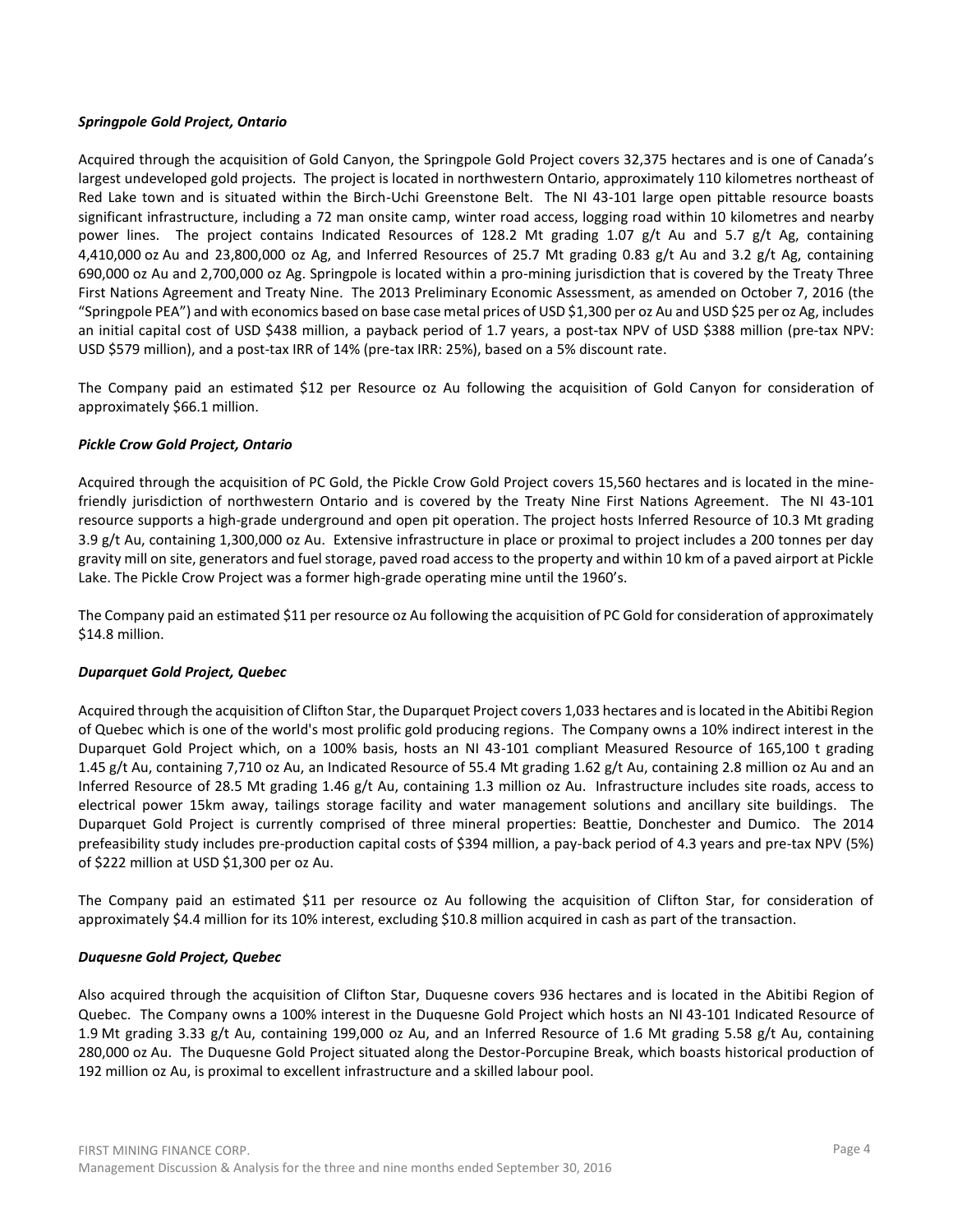The Company paid an estimated \$11 per resource oz Au following the acquisition of Clifton Star, for consideration of approximately \$4.9 million, excluding \$10.8 million received in cash as part of the transaction.

### *Pitt Gold Project, Quebec*

Purchased from Brionor, the Pitt Gold Property covers 384 hectares, is located in the Abitibi Region of Quebec and is close to First Mining's 100% owned Duquesne Gold Project and 10% owned Duparquet Gold Project. On June 20, 2011, Brionor announced a NI 43-101 Resource for the Pitt Gold Property which, at a cut-off grade of 3.0 g/t Au, is estimated to have Indicated Resources of 600,000 tonnes grading 7.83 g/t Au, containing 151,000 oz Au, and Inferred Resources of 476,000 tonnes grading 6.91 g/t Au, containing 106,000 oz Au.

The Company paid an estimated \$8 per resource oz Au following the acquisition from Brionor, for consideration of approximately \$2.0 million.

### *Cameron Gold Project, Ontario*

Acquired through the acquisition of Cameron Gold, a wholly-owned subsidiary of Chalice, the Cameron Gold Project covers 31,673 hectares and comprises 154 unpatented claims, 24 patented claims (mineral rights only), seven mining licenses of occupation (MLO) and four mining leases. The Cameron Gold Deposit is a greenstone‐hosted gold deposit and the mineralization is mainly hosted in mafic volcanic rocks within a northwest trending shear zone (Cameron Lake Shear Zone) which dips steeply to the North east. The NI 43-101 Measured Resource of 3.7 Mt grading 2.64 g/t Au, containing 316,000 oz Au, Indicated Resource of 5.1 Mt grading 2.03 g/t Au, containing 336,000 oz Au, and Inferred Resources of 14.9 Mt grading 1.91 g/t Au, containing 917,000 oz Au. There is excellent infrastructure with year round road access to the property from nearby highway and powerline within 20 km.

The Company paid an estimated \$17 per resource oz Au following the acquisition from Chalice, for consideration of approximately \$26.0 million.

#### *Goldlund Project, Ontario*

Acquired through the amalgamation with Tamaka, the Goldlund property covers 28,096 hectares in northwestern Ontario, including the mineral rights of six patented claims which are subject to a 1% NSR on ore mined below the 50-metre horizon. The area is underlain by sedimentary and volcanic rocks, numerous intermediate to mafic subvolcanic intrusive sheets, and is intruded by several granitoid stocks. The majority of identified mineralization is hosted within the Central and Southern Volcanic Belts and historic production demonstrates the presence of small zones of higher-grade mineralization. Historic non-NI 43-101 compliant Measured and Indicated Resource of 19.1 Mt grading 1.94 g/t Au, containing 1,190,000 oz Au, and Inferred Resources of 25.8 Mt grading 2.51 g/t Au, containing 2,090,000 oz Au. Mining in the 1980s produced approximately 90,700 tonnes at 5.14 g/t Au from underground and 39,000 tonnes @ 5.83 g/t from a small open pit. The Goldlund Project has excellent infrastructure with year-round road access to the property from nearby highway and powerline within 20 km. There exists a strong relationship with the towns and First Nation groups in the local communities.

The Company paid an estimated \$25 per historical resource oz Au following the acquisition from Tamaka, for consideration of approximately \$83.0 million.

*Readers are cautioned that a Qualified Person (as defined under NI 43-101) has not done sufficient work to classify the historical estimate at the Goldlund Project as current mineral resources or mineral reserves, and First Mining is not treating such historical estimate as current mineral resources or mineral reserves.*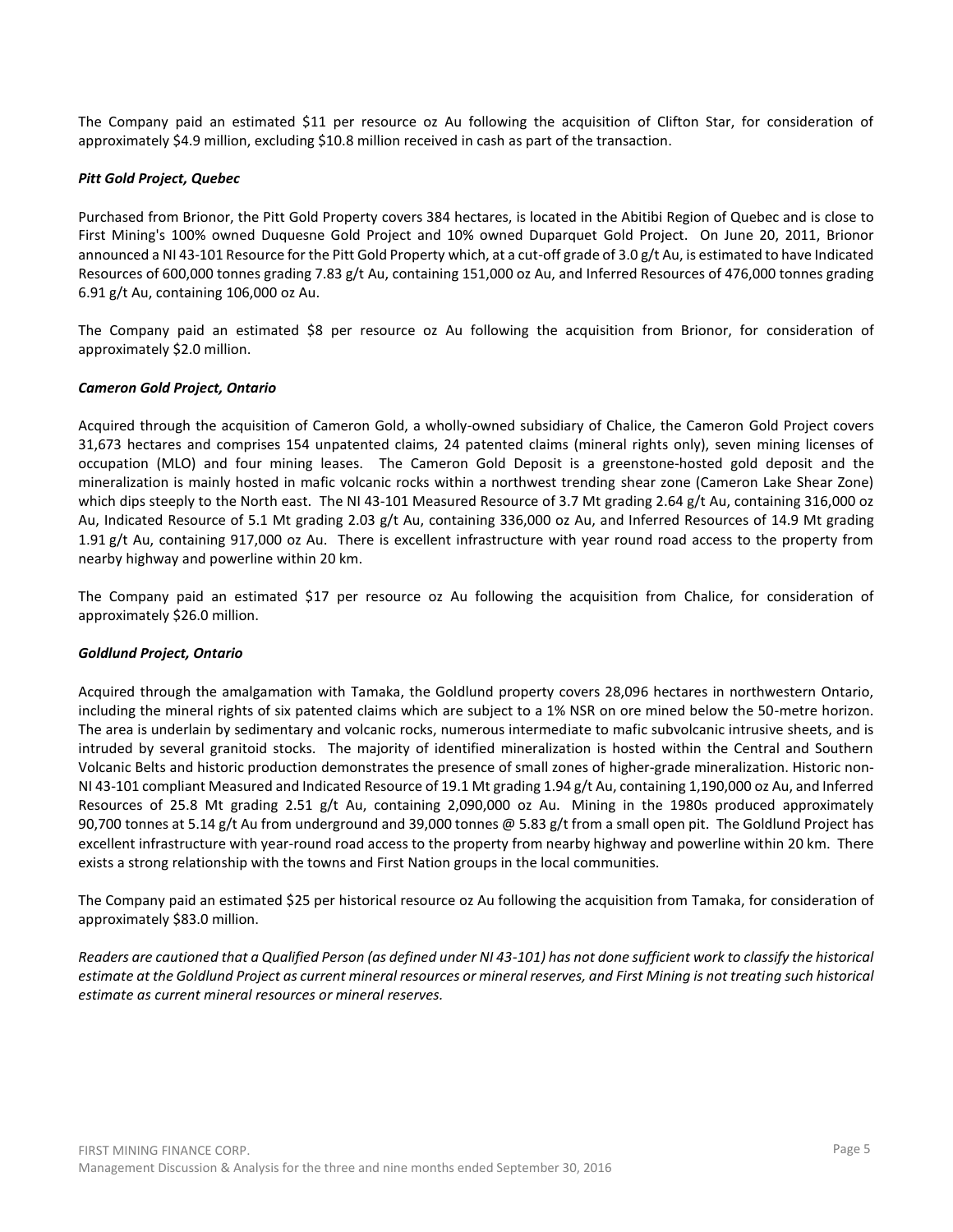#### **Mexico**

#### *Miranda, Sonora*

The Miranda gold property consists of three claims; Miranda, Miranda 1 and La Arena covering 16,035 hectares in the Sonoran Desert within a structural corridor called the Sonora- Mojave megashear ("SMM trend").

The SMM trend hosts several operating gold mines and deposits, some of which exceed 10 million ounces of gold such as Herradura-Dipolos in western Sonora, Mexico, and other smaller deposits; Mesquite (7 M oz Au) and Picacho in Arizona, and Chanate, San Francisco, and La Choya in Sonora, Mexico. The Miranda property lies in the south-central part of the SMM trend, adjacent to the San Felix and El Antimonio mining districts on the south and east respectively. Miranda covers multiple prospects and gold occurrences including the inactive mines La Fortuna and El Gigio (internal claims which do not belong to the Company). Additionally, the property exhibits structures and lithologies favorable for the development of large orogenic (mesothermal) ore deposits similar to those occurring along the SMM trend. During 2015, 151 rock chip samples were taken and analyzed with values ranging between nil and 7.29 g/t Au. Additionally, 3,486 soil samples were collected and analyzed.

#### *Socorro, Sonora*

The Socorro property was reduced and separated into fractions in 2015 subject to government approval and now consists of four claims: El Socorro Frac 1, El Socorro Frac 2, El Socorro Frac 3 and Tizoc R1 covering 35,654 hectares. It is a regional gold exploration play with dozens of pits and placer deposits with excellent potential to host both bulk open-pit, heap-leachable deposits as well as high-grade gold in high-angle structures. The southern part of the concession covers the northern extension of the El Chanate mine, while the central and northern portion cover mesothermal gold veins within a regional structure over 10 km long.

Work to date on the property includes interpretation of ASTER images mapping and initial surface reconnaissance.

During 2015, the Company took 53 rock chip samples on the property with values ranging from nil to 41.0 g/t Au. Additionally, 7,737 soil samples were taken and analyzed.

#### *San Ricardo, Sonora*

The San Ricardo property consists of nine claims, two of which, San Ricardo and San Ricardo 2, cover 50 hectares and an existing small mine that was acquired by KCP through an option agreement in 2013. The remaining seven claims: Teocuitla, Teocuitla 2, Teocuitla 4, Angel, Tlaloc, Tlaloc 2 and Aztlan cover 37,350 hectares, and were staked by the Company between 2009 and 2011. Mineralization on the property is epithermal in nature and has not been constrained along strike or depth by drilling.

All underground workings on the San Ricardo vein system were opened up and saw sampled, and several hundred metres of trenches were excavated and sampled. Subsequently, 14 diamond drill-holes were drilled on the property to test two veins, the Santa Cruz and Mina Antigua, at shallow levels. Drill results in the Santa Cruz vein varied from minor precious metal mineralization to 2.3 m at 23.1 g/t Au, whereas the Mina Antigua vein contained 4.5 m at 100.4 g/t Ag.

During 2015, the Company took 59 reconnaissance rock samples with values up to 33.7 g/t Au and completed a 4,993 soil samples geochemical survey.

#### *Puertecitos, Sonora*

The Puertecitos property consists of two claims, Puertecitos and Puertecitos 2, covering 9,060 hectares staked by the Company in 2009. Located 32 km southwest of the Sasabe border crossing between the US and Mexico, Puertecitos is 40 km west of the Company's Los Tamales property and 32 km northeast of the Peñoles Los Humos deposit, a 625 Mt porphyry copper system grading 0.32% Cu. Widespread copper oxides outcrop at Puertecitos and the presence of sericite and secondary biotite in breccia fragments from dikes and pipes suggest that a porphyry system may exist under the extensive rhyolite flows on the property. In 2015, the Company entered into an option agreement with Peñoles under which the Puertecitos property may be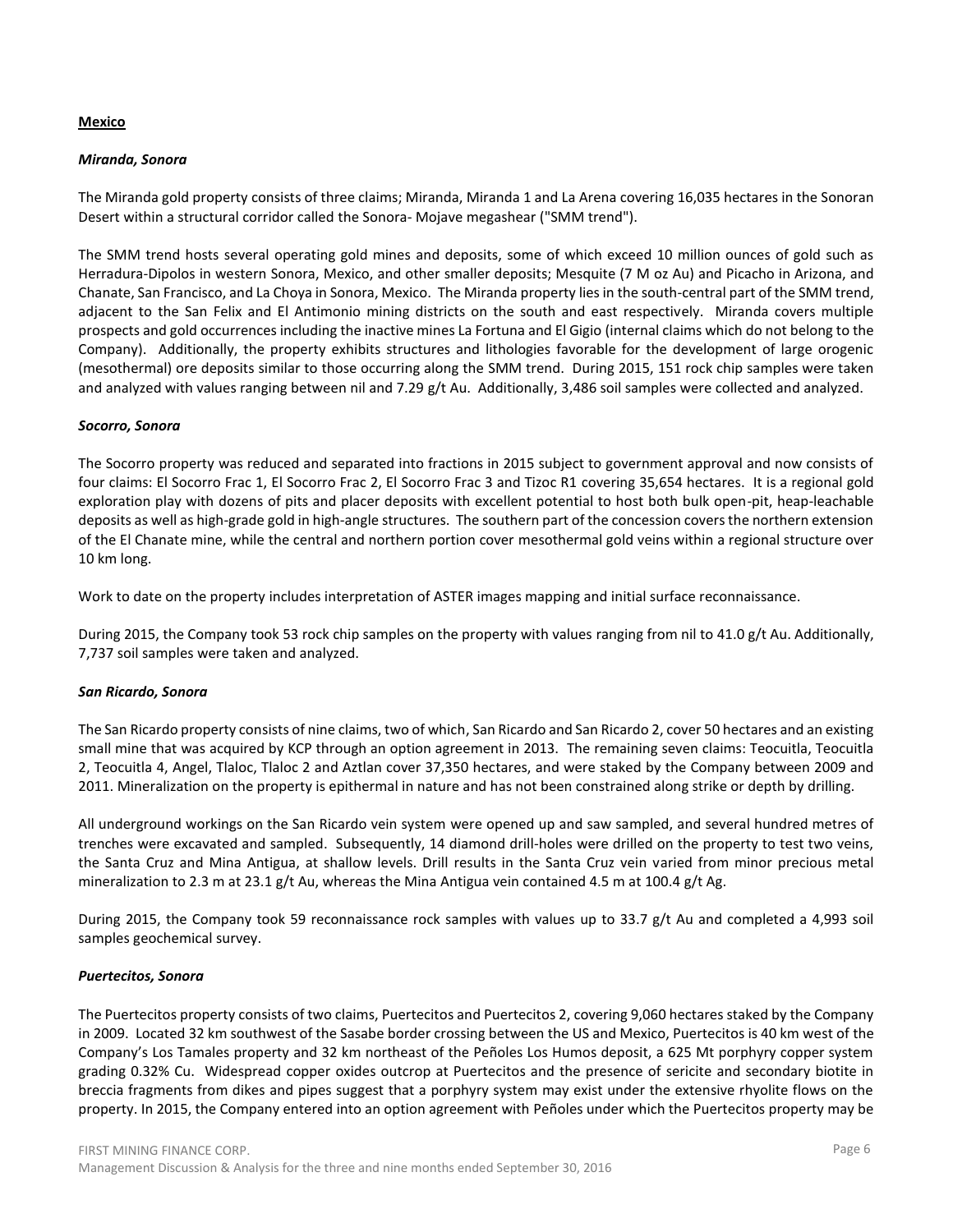acquired. On August 8, 2016, Peñoles notified the Company of its decision to discontinue exploration on the project and consequently the option agreement will be terminated.

#### *Los Tamales, Sonora*

The Los Tamales property consists of two claims, Teocuitla 5 and Teocuitla 8, which cover 3,851 hectares staked by the Company in 2010. Los Tamales is a porphyry copper-molybdenum system located 125 km southwest of Tucson, Arizona and 28 km south of the US-Mexican border. The property was discovered by a water well sampling program during a joint United States Geological Survey and Servicio Geologico Mexicano reconnaissance effort in the 1970s, and was the subject of two USGS open-file reports 94-685 and 84-289. Five diamond drill holes tested copper and molybdenum soil geochemical anomalies in 2013 along a five km strike length with all holes showing low grade chalcopyrite and molybdenite mineralization. The deposit as currently interpreted suggests it is the deep level of a large system dissected by low angle faulting. In 2015, the Company entered into an option agreement with Peñoles under which the Los Tamales property may be acquired. On August 8, 2016, Peñoles notified the Company of its decision to discontinue exploration on the project and consequently the option agreement will be terminated.

#### *Las Margaritas, Durango*

The Las Margaritas property is 500 hectares consisting of two mining concessions approximately 150 km from Durango City. The property was acquired through an Assignments of Rights Agreement signed July 6, 2011 and is subject to a 1% NSR royalty payable to the vendor which may be purchased at any time before July 6, 2016 for USD \$500,000. The project is located in the Barrancas subprovince of the Sierra Madre Occidental. Some limited gold mining by artisanal prospectors is known to have taken place on the project in the early 20th century and the project contains a known vein with quartz, argillic alteration striking for at least 1.8 km. In 2016, a two-year extension was negotiated with the vendor which granted the Company the option to purchase the royalty by November 2018 in consideration for an additional US\$100,000 payable over two years.

#### *Geranio, Oaxaca*

The Geranio property consists of six claims: La Ramita, Geranio, Violeta, Azucena, El Jilguero and La Orquidea, which combined, cover 540 hectares. Additionally, the Company has also staked a much larger block of ground to the north, east and south of the Natividad system.

The Geranio project lies adjacent and directly north of the historic Natividad Mining District, 70 km north of the city of Oaxaca in southern Mexico. Natividad is a series of five bonanza grade gold and silver veins in a black shale host rock which over the last 70 years has produced 1.5 million ounces of gold equivalent. The property covers approximately 1,200 metres of strike length of the northern extension of the Natividad vein system.

Two ASARCO exploration diamond drill holes were drilled on the Geranio property in 1992; hole N-20 intersected 0.6 m at 36 g/t Au and 315 g/t Ag, whereas hole N-24 intersected 0.7 m at 45 g/t Au and 120 g/t Ag. The Company's objective is to delineate another Natividad mineralized system with comparable precious metal contents.

#### *El Apache, Sonora*

The El Apache property contains 11,417 hectares in two claims; El Apache and Tlahuac, both staked by the Company in 2011.

El Apache is largely covered by wind-blown sand of the western Sonoran Desert and lies in a highly prospective area within the prolific Sonora-Mojave megashear gold belt. The property lies 10 km east of the largest gold-only mine in Mexico, Fresnillo's Herradura complex and 10 km south of La Choya mine.

Work to date includes partial surface reconnaissance, interpretation of the government's magnetic data and limited surface sampling in two small outcropping hills. Future work will entail ZTEM, detailed magnetometry, bleg sampling, and enzyme leach-type geochemical surveys to identify drill targets under sand cover.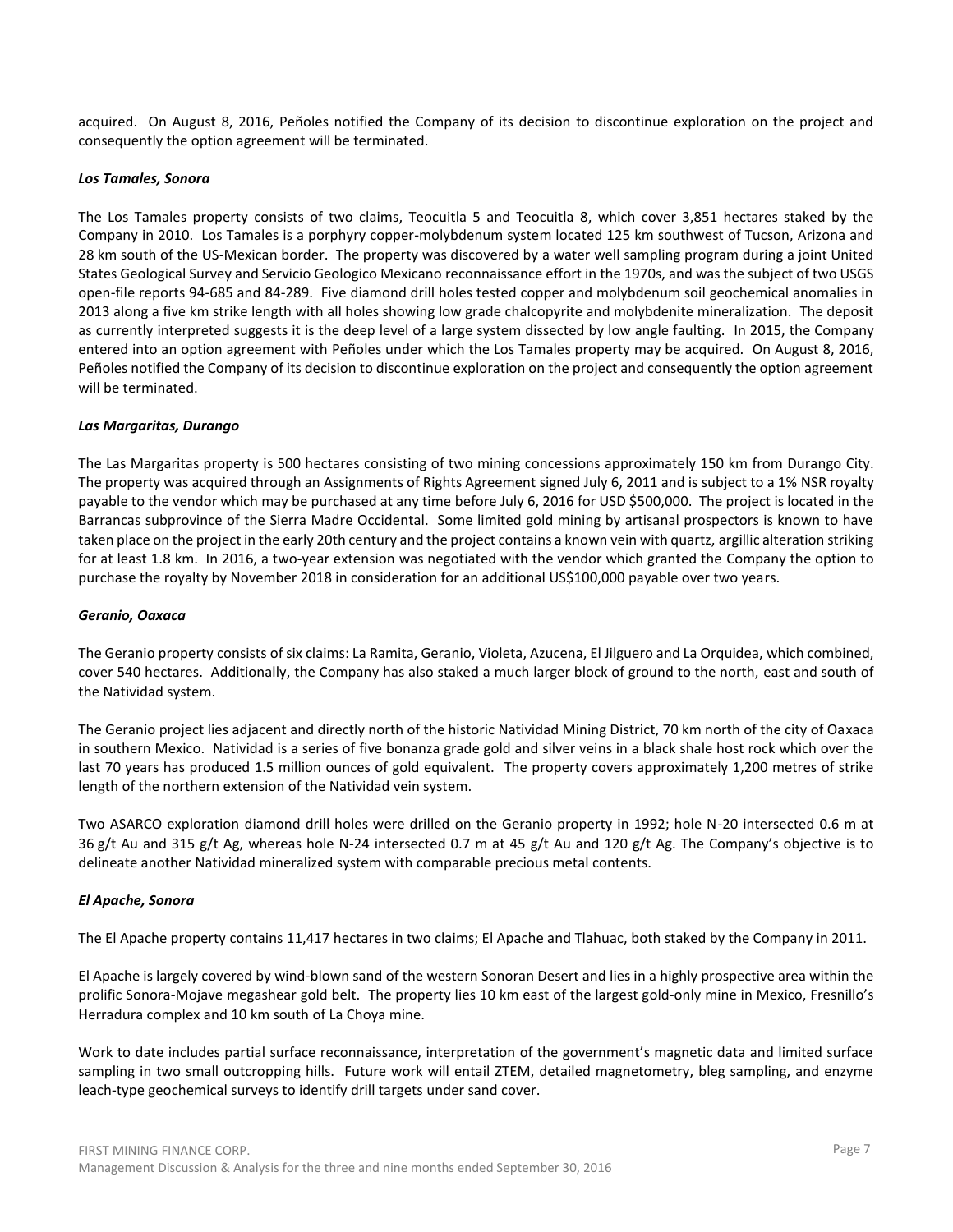### *El Roble, Oaxaca*

The El Roble property, located in the Natividad mining district consists of two claims staked by the Company, El Roble and El Roble 2, which were recently reduced to 9,666 hectares. The property covers the northern extension of Natividad veins and other historic bonanza producers such as El Banco mine. Relevant exploration features include a 15 km strike length of a large magnetic high representing an intrusive body at depth believed to be associated with high-grade gold mineralization in veins. Work to date includes regional geology, airborne magnetics and reconnaissance sampling of selected areas.

### *Batacosa, Sonora*

The Batacosa property consists of one claim covering 3,600 hectares staked by the Company in 2011. Batacosa is a porphyry copper-molybdenum system located 55 km northeast of Ciudad Obregon and 220 km southeast of Hermosillo, capital of the state. Batacosa was discovered by Cominco in the 1970s and subsequently drilled by them and other companies between 1970 and 2000. A total of 8,000 metres was drilled in 47 drill holes. The Company has delineated two untested targets within the property.

### *Lachatao, Oaxaca*

The Lachatao property, located in Oaxaca Mexico, consists of three claims known as Lizi 1, Lizi 1 Fraccion 2, and Lizi 1 Fraccion 3 covering 5,126 hectares and staked by the Company. Targets in the property include high-grade gold bonanza veins in black shales as well as stockworks and disseminated gold in volcanic rocks.

### *Montana Negra, Sonora*

The Montana Negra property consists of one claim, Montana Negra, covering 852 hectares. The property covers Proterozoic rocks that the Company believe may be favorable for gold mineralization and is located in North Central Sonora, 20 km southeast of Cananea. The Orogenic gold system, similar to La Choya and San Francisco mines, targets are open-pit leachable mineralization in granitic and metamorphic rocks. Additional field work is required to fully evaluate the property following preliminary surface samples up 9.5 g/t Au.

# **USA**

# *Turquoise Canyon, Nevada*

The Turquoise Canyon property (formerly the Bald Mountain property) located in Nevada is wholly-owned by First Mining. The property consists of 188 unpatented claims totaling 3,872 acres located along the Battle Mountain-Eureka Trend, 16 km south of Barrick Gold Corp.'s Cortez Mine Complex (23 million oz Au), and nine km west of its newly discovered Gold Rush deposit (7.0 million oz Au) and 1.5 km east of the Toiyabe Mine, a Carlin type gold deposit that produced 89,000 ounces of gold in the 1990s.

Results of an airborne ZTEM survey commissioned by the Company show an antiformal structure in the underlying Roberts Mountain Thrust which will be the focus of future exploration. A gravity high and anomalous conductive/polarizable anomalies at the southwest corner of the property are high priority drill targets. Six other potential drill targets were interpreted from two induced polarization/resistivity lines run over the property. The Company is processing and interpreting project data.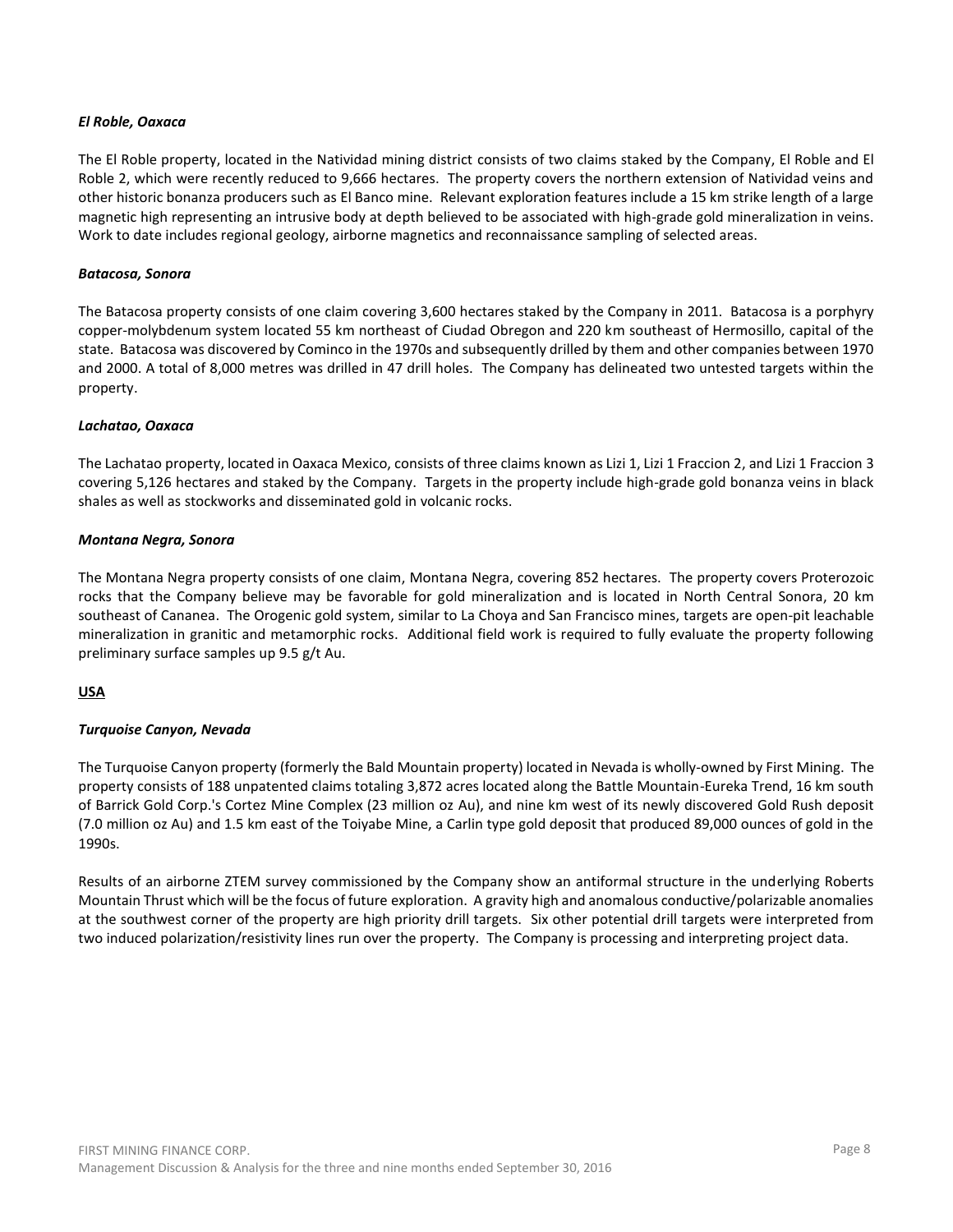### **MINERAL BANK: PROJECT PORTFOLIO LOCATIONS**



#### **MINERAL BANK: NI 43-101 GOLD RESOURCES PORTFOLIO(1)(3)**

|                          |                                 | <b>Measured and Indicated Resources</b> |                           |                          |                         |                  |
|--------------------------|---------------------------------|-----------------------------------------|---------------------------|--------------------------|-------------------------|------------------|
| Project                  | Category                        | <b>Tonnes</b>                           | <b>Au Grade</b><br>(g/t)  | Ag Grade<br>(g/t)        | <b>Contained Au Oz.</b> | Contained Ag Oz. |
| Camen <sup>(2)</sup>     | Measured                        | 3,723,000                               | 2.64                      |                          | 316,000                 |                  |
| Duparquet <sup>(4)</sup> | Measured                        | 16,510                                  | 1.45                      |                          | 771                     |                  |
| Springpole               | Indicated                       | 128,200,000                             | 1.07                      | 5.70                     | 4,410,000               | 23,800,000       |
| Hope Brook               | Indicated                       | 5,500,000                               | 4.77                      |                          | 844,000                 |                  |
| Cameron <sup>(2)</sup>   | Indicated                       | 5,154,000                               | 2.03                      | $\overline{\phantom{a}}$ | 336,000                 |                  |
| Duparquet <sup>(4)</sup> | Indicated                       | 5,542,170                               | 1.62                      |                          | 288,570                 |                  |
| Duquesne                 | Indicated                       | 1,859,200                               | 3.33                      |                          | 199,161                 |                  |
| Pitt                     | Indicated                       | 600,000                                 | 7.83                      | $\overline{\phantom{a}}$ | 151,000                 |                  |
| Total                    | Measured                        | 3,739,510                               | 2.63                      | $\overline{a}$           | 316,771                 |                  |
| Total                    | Indicated                       | 146,855,370                             | 1.32                      | 5.70                     | 6,228,731               | 23,800,000       |
| Total                    | <b>Measured &amp; Indicated</b> | 150,594,880                             | 1.35                      | 5.70                     | 6,545,502               | 23,800,000       |
|                          |                                 |                                         | <b>Inferred Resources</b> |                          |                         |                  |
| Project                  | Category                        | <b>Tonnes</b>                           | <b>Au Grade</b><br>(g/t)  | Ag Grade<br>(g/t)        | <b>Contained Au Oz.</b> | Contained Ag Oz. |
| Springpole               | Inferred                        | 25,700,000                              | 0.83                      | 3.20                     | 690,000                 | 2,700,000        |
| Hope Brook               | Inferred                        | 836,000                                 | 4.11                      |                          | 110,000                 |                  |
| Cameron <sup>(2)</sup>   | Inferred                        | 14,900,000                              | 1.91                      |                          | 917,000                 |                  |
| <b>Pickle Crow</b>       | Inferred                        | 10,300,000                              | 3.90                      | ٠                        | 1,300,000               |                  |
| Duparquet <sup>(4)</sup> | Inferred                        | 2,846,484                               | 1.46                      |                          | 133,376                 |                  |
| Duquesne                 | Inferred                        | 1,563,100                               | 5.58                      |                          | 280,643                 |                  |
| Pitt                     | Inferred                        | 476,000                                 | 6.91                      |                          | 106,000                 |                  |
| <b>Total</b>             | <b>Inferred</b>                 | 56,621,584                              | 1.94                      | 3.20                     | 3,537,019               | 2,700,000        |

(1) Based on NI 43-101 technical reports filed on SEDAR by First Mining Finance Corp., PC Gold Inc., Gold Canyon Resources Inc., Clifton Star Resources Inc., Brionor Resources Inc. and Chalice Gold Mines Ltd. Note that differences may occur due to rounding.

(2) The mineral resource for Cameron Gold Project includes the Cameron, Dubenski, and Dogpaw deposits.

(3) Excludes the historical gold resource from the Goldlund Gold Project.

(4) The Company owns a 10% indirect interest in the Duparquet Gold Project, and the Measured, Indicated, and Inferred Resources shown in the above table reflect the Company's 10% indirect interest.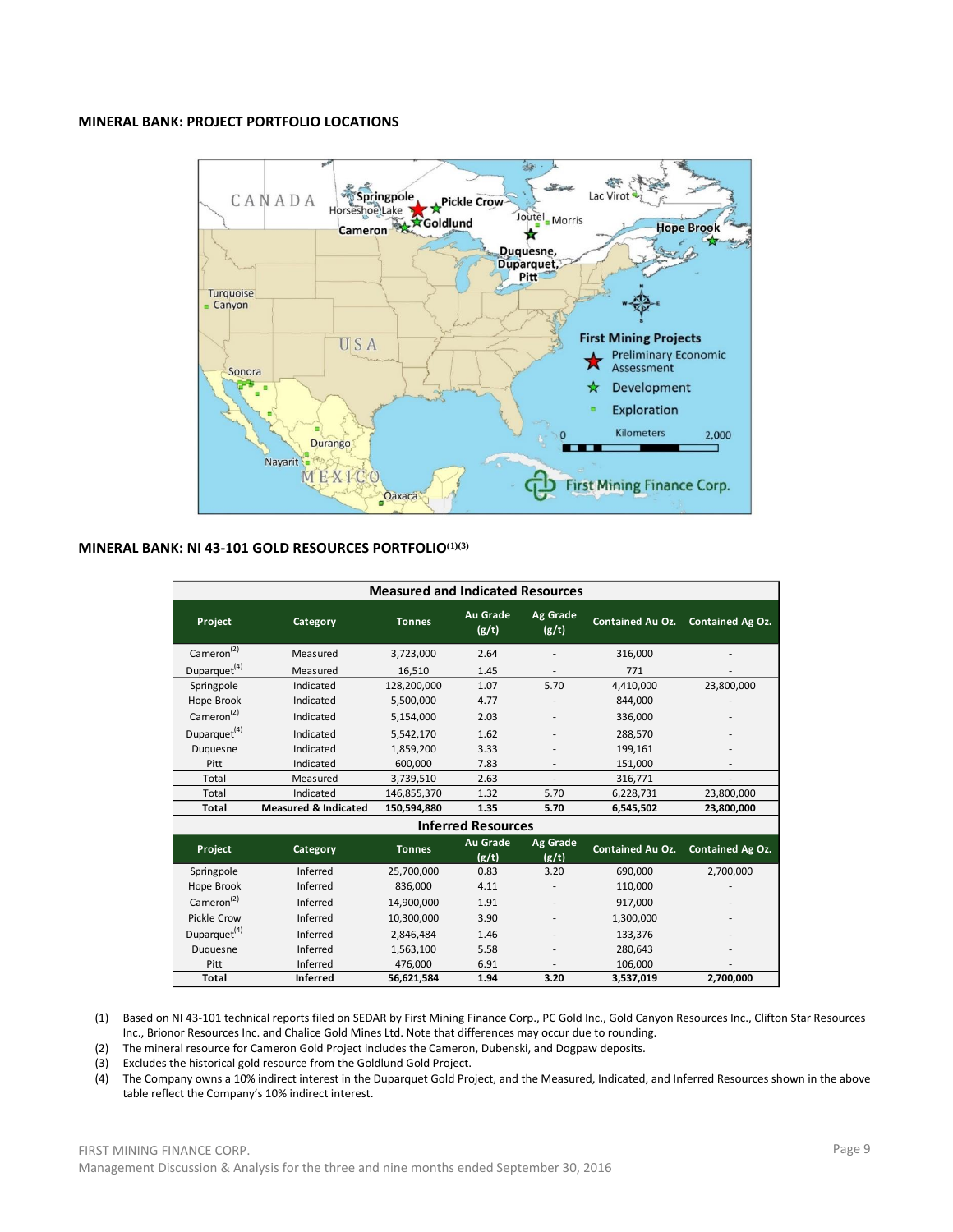#### **SUMMARY OF QUARTERLY RESULTS**

| <b>Fiscal Quarter Ended</b>                           | 2016-03           | 2016-02                  | 2016-01                  | 2015-Q4           | 2015-Q3      | 2015-Q2 $^{(1)}$         | 2015-Q1 $^{(1)}$           | 2014-Q4 $^{(1)}$          |
|-------------------------------------------------------|-------------------|--------------------------|--------------------------|-------------------|--------------|--------------------------|----------------------------|---------------------------|
| <b>Statements of Financial Position</b>               |                   |                          |                          |                   |              |                          |                            |                           |
| Capitalized exploration and evaluation expenditures   | (1,043,719)       | $(549.438)$ \$<br>-S     | (912.905)                | (264.522) \$<br>S | (713.076) \$ | (120, 061)               | (496, 250)<br><sub>S</sub> | (22, 629)<br><sub>S</sub> |
| Non-cash assets acquired                              | (598, 621)        | (121,570,375)            | (316, 894)               | (81, 133, 033)    | (17,659,163) |                          | $\overline{\phantom{a}}$   |                           |
| Option payments and expenditures recovered            | 23,854            | $\overline{\phantom{a}}$ | 29.164                   | 131,817           |              | $\overline{\phantom{a}}$ | 8,830                      |                           |
| Currency translation adjustment on mineral properties | (135, 786)        | 46,792                   | 544,373                  | (316, 807)        | (525, 493)   | 104,865                  | (612, 522)                 | (414, 046)                |
| Write-down of mineral properties                      | -                 | ٠                        | $\overline{\phantom{a}}$ | 566,544           |              | $\overline{\phantom{a}}$ | ۰                          | 242,060                   |
| <b>Statements of Conprehensive Loss</b>               |                   |                          |                          |                   |              |                          |                            |                           |
| Fair value gain on derivative liability               | ۰                 |                          |                          |                   |              |                          | ۰                          | 19,213                    |
| Share-based payments                                  | (182, 654)        | (4,664,673)              | (57, 933)                | (268, 633)        | (301,090)    | $\overline{\phantom{a}}$ | (698, 128)                 |                           |
| Charge related to public company listing              | ۰                 |                          |                          |                   |              | $\overline{\phantom{a}}$ | (655, 130)                 |                           |
| Net income (loss) for the period                      | 134.446           | (6, 446, 222)            | (1, 290, 106)            | (1,878,657)       | (1,101,148)  | (659,040)                | (1, 443, 212)              | (99, 483)                 |
| Basic and diluted income (loss) per share             | 0.00 <sub>1</sub> | $(0.02)$ \$<br>-S        | $(0.00)$ \$              | $(0.01)$ \$       | $(0.01)$ \$  | $(0.01)$ \$              | $(0.03)$ \$                | (0.00)                    |

(1) Amounts reported in prior periods have been restated due to the change in the Company's presentation currency from US dollars to Canadian dollars on July 1, 2015.

#### **RESULTS OF OPERATIONS**

#### *For the Three Months Ended September 30, 2016 and 2015*

For the three months ended September 30, 2016, the Company reported a net income of \$134,446 or \$0.00 per common share as compared to a net loss of \$1,101,148 or \$0.01 per common share for the comparative period ended September 30, 2015. Explanations for this change are discussed below.

For the three months ended September 30, 2016, total general and administrative expenses increased by \$918,602 to \$1,964,398 compared to \$1,045,796 in the three months ended September 30, 2015. This increase was primarily due to the growth in the Company's activity following completion of the reverse takeover ("RTO") on March 30, 2015, and due to the completion of eight acquisitions since that time. This increased activity has resulted in an increase in: administrative and office fees; investor relations, corporate development, and marketing communications; salaries and Directors fees; and professional fees.

- Administrative and office expenses increased by \$54,958, to \$113,541 during the three months ended September 30, 2016, compared to the three months ended September 30, 2015. This increase was due to the increased corporate activity of the Company.
- Investor relations, corporate development and marketing communications expenses increased from \$210,403 to \$872,761 during the three months ended September 30, 2016, due to an overall increase in marketing initiatives, corporate development activities and attendance at retail and institutional investor conferences.
- For the three months ended September 30, 2016, salaries and Directors fees increased by \$218,505 to \$306,109 from \$87,604 in the same period of the prior year. This increase was primarily due to the hiring of additional employees, and the first semi-annual payment of Directors fees.
- Professional fees increased by \$144,459, to \$198,757 during the three months ended September 30, 2016 compared to the three months ended September 30, 2015. This was primarily due to increased legal, accounting, and auditor fees as a result of the Silver One transaction.
- For the three months ended September 30, 2016, share-based payments decreased by \$118,436 to \$182,654, which compared to \$301,090 in the same period of prior year and was a result of less share option grants during the quarter ended September 30, 2016.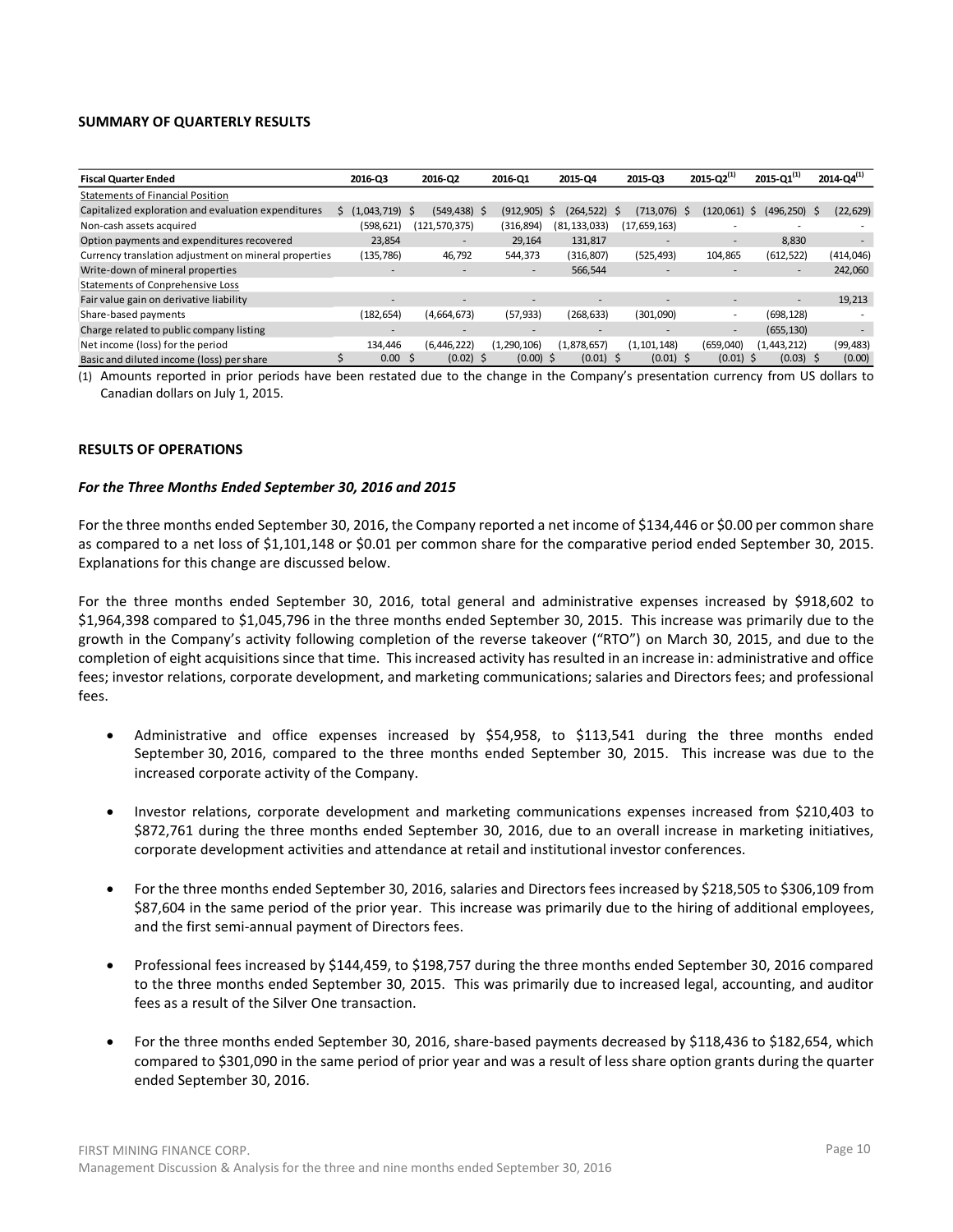In addition, notable variances of non-general and administrative income and expense items were as follows:

- For the three months ended September 30, 2016, a foreign exchange gain of \$1,016,012 was recorded, compared to a loss of \$8,570 for the three months ended September 30, 2015. The foreign exchange gain in the third quarter of 2016 was primarily a result of the reclassification of approximately \$1 million in accumulated other comprehensive income, currency translation adjustment, into foreign exchange gain in the statements of net income (loss). This was a result of the divestiture of a foreign subsidiary, with US dollar functional currency, from the Silver One Transaction.
- For the three months ended September 30, 2016, a non-cash gain on divestiture of subsidiaries of \$841,943 was recorded compared to \$nil in the comparable period of 2015. This represented the accounting gain from the Silver One Transaction.
- For the three months ended September 30, 2016, a marketable securities fair value adjustment of \$180,294 was recorded compared to \$nil in the prior year period. This positive fair value adjustment was primarily driven by the mark to market adjustment of the Silver One securities.
- For the three months ended September 30, 2016, a currency translation adjustment loss of \$866,351 was recorded, compared to a \$420,322 gain in the prior year period. The currency translation adjustment loss in the three-month period in 2016 was primarily driven from the reclassification of approximately \$1 million in accumulated other comprehensive income as described above. The currency translation adjustment gain in the three month period in 2015 was mostly due to the significant balance of mineral properties that were held by foreign subsidiaries using a USD functional currency. The closing USD/CAD foreign exchange rate increased by 2% from 1.2917 as at June 30, 2016 to 1.3117 as at September 30, 2016, which did not result in a significant currency translation adjustment when the mineral property amounts were translated to Canadian dollars for the three-month period in 2016. In contrast, the closing USD/CAD foreign exchange rate increased 7% from 1.2490 as at June 30, 2015 to 1.3345 as at September 30, 2015, which resulted in a currency translation adjustment gain when the mineral property amounts were translated to Canadian dollars.

# *For the Nine Months Ended September 30, 2016 and 2015*

For the nine months ended September 30, 2016, the Company reported a net loss of \$7,601,882 or \$0.02 per common share as compared to a net loss of \$3,203,400 or \$0.04 per common share for the comparative period ended September 30, 2015. Explanations for this increase in net loss are discussed below.

For the nine months ended September 30, 2016, total general and administrative expenses increased by \$7,063,653 to \$9,519,603 compared to \$2,455,950 in the nine months ended September 30, 2015. This increase was primarily due to sharebased payments in addition to the growth in Company activity following completion of the RTO on March 30, 2015, and due to completion of eight acquisitions since that time. This increased activity resulted in an increase in: administrative and office fees; investor relations, corporate development, and marketing communications; professional fees, salaries and Directors fees; and share-based payments.

- Administrative and office expenses increased by \$207,605, to \$320,890 during the nine months ended September 30, 2016 compared to the nine months ended September 30, 2015. This increase was due to the increased corporate activity of the Company.
- Investor relations, corporate development and marketing communications expenses increased from \$327,463 to \$2,385,252 during the nine months ended September 30, 2016, due to an overall increase in marketing initiatives, corporate development activities and attendance at retail and institutional investor conferences.
- Professional fees increased \$213,467 to \$455,649 during the nine months ended September 30, 2016 when compared to the nine months ended September 30, 2015. This increase was primarily due to increased legal, accounting and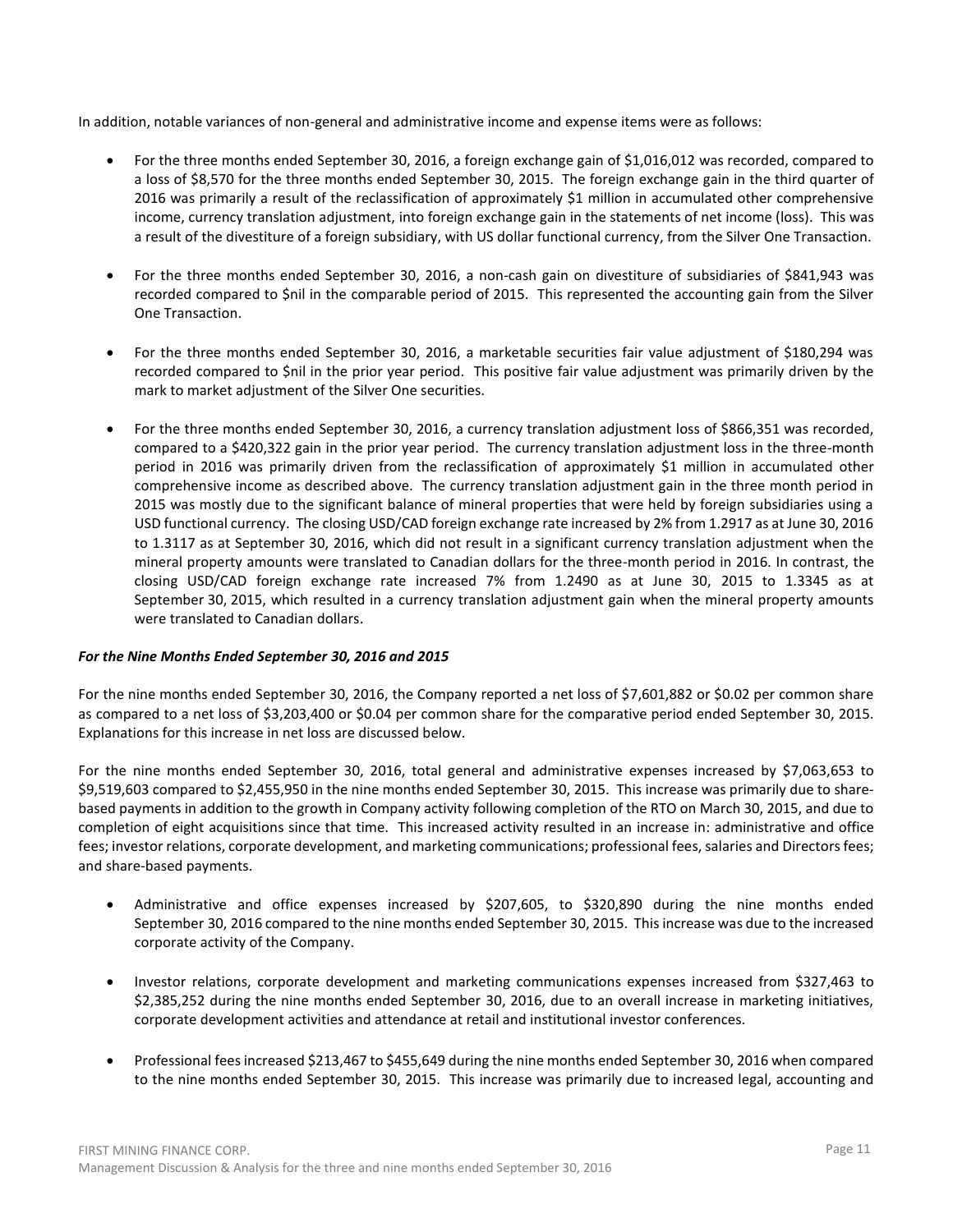auditor fees in 2016 as a result of the acquisitions and sale transaction, which were not comparable in the comparative period following the Company listing on March 30, 2015.

- For the nine months ended September 30, 2016, salaries and Directors fees increased by \$574,415 to \$749,281 from \$174,866 in the same period of the prior year. This increase was primarily due to the hiring of additional employees, and the first semi-annual payment of Directors fees.
- For the nine months ended September 30, 2016, share-based payments increased by \$3,906,042 to \$4,905,260 compared to \$999,218 in the same period of prior year as more share options with a higher fair value per option were granted during the first nine months of 2016 compared to the same period of 2015.

In addition, notable variances of non-general and administrative income and expense items were as follows:

- For the nine months ended September 30, 2016, a foreign exchange gain of \$882,551 was recorded, compared to a loss of \$92,611 for the nine months ended September 30, 2015. The foreign exchange gain in the nine-month period in 2016 was primarily a result of the reclassification of approximately \$1 million in accumulated other comprehensive income, currency translation adjustment, into foreign exchange gain in the statements of net income (loss). This was a result of the divestiture of a foreign subsidiary, with US dollar functional currency, from the Silver One Transaction. The foreign exchange loss in the nine month period in 2015 was predominantly the result of Canadian entities' accounts payable and loan payable balances that were denominated in US dollars.
- During the nine months ended September 30, 2016, a non-cash gain on divestiture of subsidiaries of \$841,943 was recorded compared to \$nil in the same period of 2015. This was the accounting gain from the Silver One Transaction.
- For the nine months ended September 30, 2016, a marketable securities fair value adjustment of \$174,996 was recorded compared to \$nil in the prior year period. The positive fair value adjustment was primarily driven by the mark to market adjustment on the Silver One securities.
- During the nine months ended September 30, 2015, the Company recognized a one-time charge, related to the RTO public company listing, of \$655,130 which represented the fair value of consideration paid in excess of net assets acquired, less associated transaction costs.
- For the nine months ended September 30, 2016, a currency translation adjustment loss of \$1,479,166 was recorded, compared to a \$969,510 gain in the prior year period. The currency translation adjustment loss in the nine-month period in 2016 was primarily driven from the reclassification of approximately \$1 million of accumulated other comprehensive income as described above and the revaluation of mineral property balances, which were held by foreign subsidiaries, from US dollar function currency to Canadian dollar presentation currency. The closing USD/CAD foreign exchange rate decreased 5% from 1.3840 as at December 31, 2015 to 1.3117 as at September 30, 2016, which resulted in a currency translation adjustment loss when the mineral property amounts were translated to Canadian dollars. The currency translation adjustment gain in the nine-month period in 2015 was mostly due to these mineral property balances that were held by foreign subsidiaries using a USD functional currency. The closing USD/CAD foreign exchange rate increased 15% from 1.1601 as at December 31, 2014 to 1.3345 as at September 30, 2015, which resulted in a currency translation adjustment gain when the mineral property amounts were translated to Canadian dollars.

# **FINANCIAL CONDITION, LIQUIDITY AND CAPITAL RESOURCES**

# *Net Working Capital including Cash and Cash Equivalents*

As at September 30, 2016, the Company had \$36,323,320 in cash and cash equivalents and a working capital of \$43,052,834, compared to cash and cash equivalents of \$683,608 and a working capital deficit of \$3,433,675 at December 31, 2015. The increase in working capital of \$46,486,509 was primarily due to the \$14,243,523 of cash provided from corporate acquisitions and the \$27,000,000 of cash provided from the August 2016 private placement.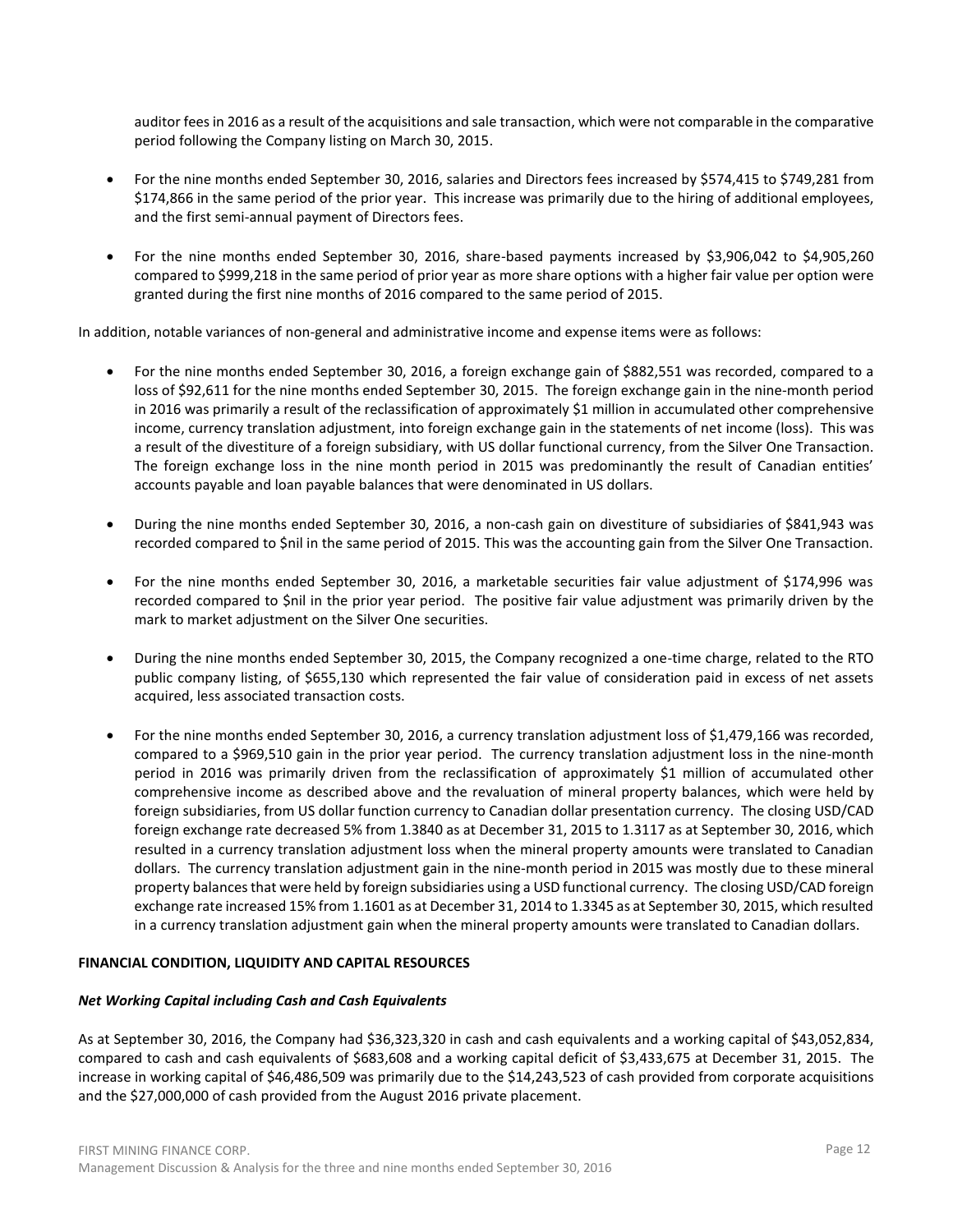## *Operating Activities*

Cash used in operating activities for the nine months ended September 30, 2016, was \$6,216,976 compared to cash used of \$1,928,838 in the nine months ended September 30, 2015. The increase in cash used was primarily due to the settlement of various liabilities associated with acquisitions, and other accounts payable related to increased general and administrative expenses following the Company's increased activity.

## *Investing Activities*

Cash provided by investing activities for the nine months ended September 30, 2016 was \$9,366,476 compared to cash used of \$3,808,983 in the nine months ended September 30, 2015. The cash provided by investing activities was primarily related to the \$14,243,523 of cash acquired from the acquisitions during the period, partially offset by the mineral property expenditures of \$2,453,046 and cash transaction costs incurred on the five acquisitions during the period of \$2,027,651. This compared to mineral property expenditures of \$1,329,386 and cash transaction costs of \$2,249,608 in the nine months ended September 30, 2015.

### *Financing Activities*

Cash provided by financing activities during the nine months ended September 30, 2016, was \$32,603,221 compared to \$8,021,913 in the nine months ended September 30, 2015. The cash provided by financing activities in the nine months ended September 30, 2016, was primarily the result of net cash proceeds of \$26,849,927 from the August 2016 private placement and proceeds of \$6,291,845 from exercise of warrants and share options. The cash provided by financing activities during the nine months ended September 30, 2015 was mainly due to the proceeds of pre-RTO private placements of \$4,478,580. Additionally, outstanding subscription receipts were converted into shares and proceeds of \$2,723,750 were released from escrow.

### *Trends in Liquidity and Capital Resources*

As at September 30, 2016, the Company has working capital of \$43,052,834. The Company is not in commercial production on any of its mineral properties and, accordingly, it does not generate cash from operations. The Company is dependent on either acquiring companies with surplus cash and/or raising additional financing to retain and explore its existing property portfolio, to fund additional acquisitions or asset purchases and for general corporate costs. The only sources of future funds presently available to the Company are the sale of additional equity capital, selling or leasing the Company's interest in a property, entering into joint venture arrangements or other strategic alliances in which the funding sources could become entitled to an interest in the properties or projects. The Company's capital resources are largely determined by the strength of the junior resource markets and by the status of the Company's properties or projects in relation to these markets, and its ability to compete for investor support of its corporate strategy.

#### **RELATED PARTY TRANSACTIONS**

The Company's related parties consist of the Company's Directors and Officers, and any companies associated with them. The Company incurred the following expenditures during the three and nine months ended September 30, 2016 and 2015:

| Service or Item                    | Three months ended September 30, |        | Nine months ended September 30, |  |        |  |  |  |  |  |  |
|------------------------------------|----------------------------------|--------|---------------------------------|--|--------|--|--|--|--|--|--|
|                                    | 2016                             | 2015   | 2016                            |  | 2015   |  |  |  |  |  |  |
| Administration and office expenses | 67.481                           | 29.217 | 148.604                         |  | 72,450 |  |  |  |  |  |  |
| <b>Total</b>                       | 67.481                           | 29.217 | 148.604                         |  | 72.450 |  |  |  |  |  |  |

Administration and office expenses include amounts paid to First Majestic Silver Corp. ("First Majestic"), a company with two Directors in common, which provides office space and administrative services to the Company.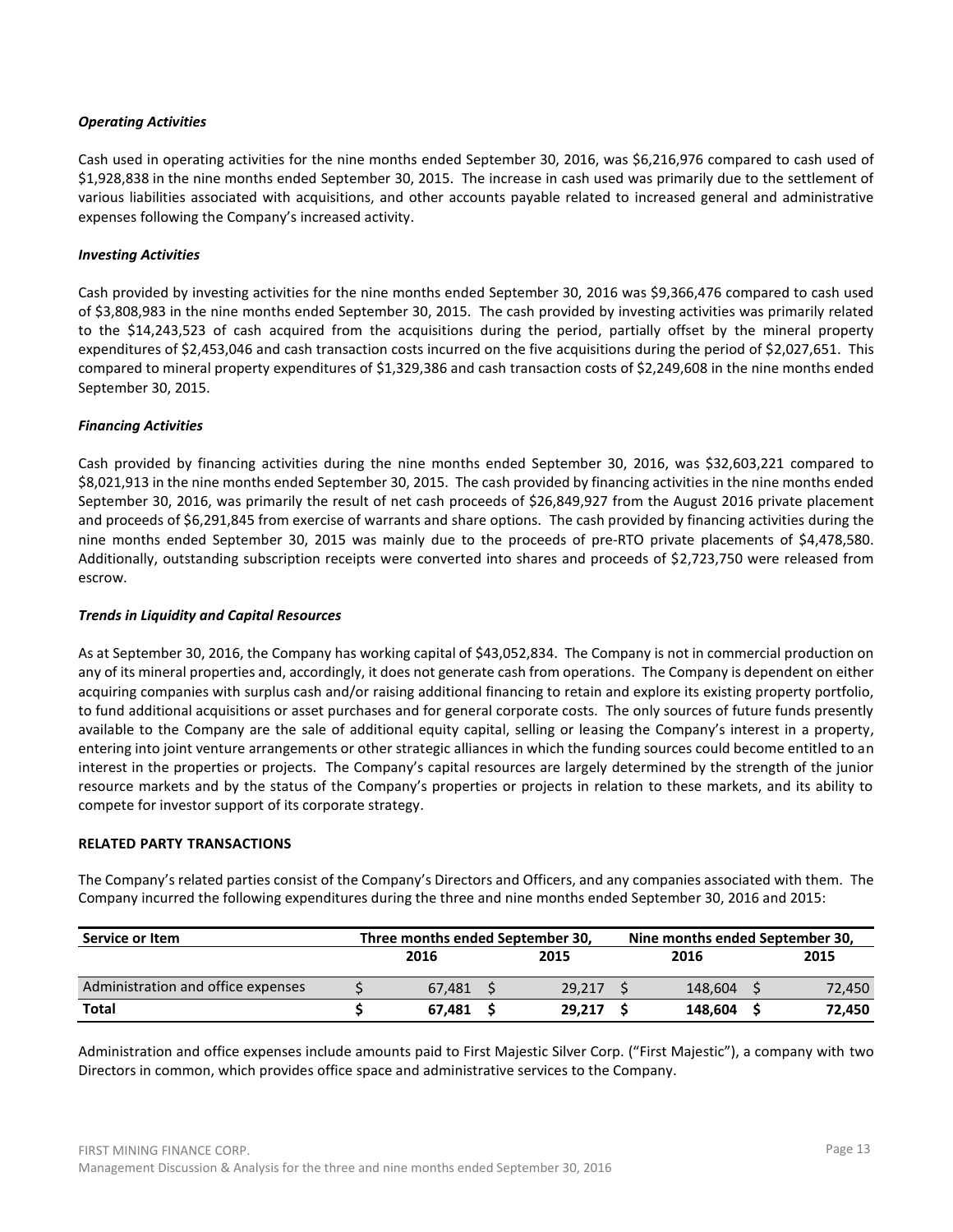As at September 30, 2016, included in accounts payable is an amount of \$19,675 (December 31, 2015 - \$40,492) due to the Chief Executive Officer. Included in current liabilities is an amount of \$665,710 (December 31, 2015 - \$1,560,073) due to First Majestic relating to promissory notes payable (Note 14), as well as \$nil due to First Majestic for administration and office expenses (December 31, 2015 - \$15,000).

### **OFF-BALANCE SHEET ARRANGEMENTS**

The Company has no off-balance sheet arrangements.

### **CHANGES IN ACCOUNTING POLICIES**

The unaudited condensed interim consolidated financial statements for the three and nine months ended September 30, 2016 were prepared using accounting policies consistent with those used in the audited annual consolidated financial statements for the year ended December 31, 2015.

### **ACCOUNTING STANDARDS ISSUED BUT NOT YET APPLIED**

The following are accounting standards anticipated to be effective January 1, 2017 or later:

#### *IFRS 9 Financial Instruments*

In July 2014, the IASB issued the final version of IFRS 9 '*Financial Instruments'* ("IFRS 9") which reflects all phases of the financial instruments project and replaces IAS 39 '*Financial Instruments: Recognition and Measurement* 'and all previous versions of IFRS 9. The standard introduces new requirements for classification and measurement, impairment, and hedge accounting. IFRS 9 is effective for annual periods beginning on or after January 1, 2018, with early application permitted. The Company is currently evaluating the impact this standard is expected to have on its consolidated financial statements.

### IFRS *15 Revenue from Contracts with Customers*

In May 2014, the IASB issued IFRS 15 '*Revenue from Contracts with Customers'* ("IFRS 15"). The standard contains a single model that applies to contracts with customers and two approaches to recognizing revenue: at a point in time or over time. The model features a contract-based five-step analysis of transactions to determine whether, how much and when, revenue is recognized. New estimates and judgmental thresholds have been introduced, which may affect the amount and/or timing of revenue recognized. IFRS 15 is effective for annual periods beginning on January 1, 2018. The Company is currently evaluating the impact this standard is expected to have on its consolidated financial statements.

#### IFRS *16 Leases*

The new standard will replace IAS 17 '*Leases'* ("IAS 17") and eliminates the classification of leases as either operating or finance leases by the leasee. The treatment of leases by the leasee will require capitalization of all leases resulting accounting treatment similar to finance leases under IAS 17. Exemptions for leases of very low value or short-term leases will be applicable. The new standard will result in an increase in lease assets and liabilities for the leasee. Under the new standard the treatment of all lease expense is aligned in the statement of earnings with depreciation, and an interest component recognized for each lease, in line with finance lease accounting under IAS 17. IFRS 16 *'Leases'* will be applied prospectively for annual periods beginning on January 1, 2019. The Company is currently evaluating the impact this standard is expected to have on its consolidated financial statements.

There are no other IFRS or IFRIC interpretations that are not yet effective that would be expected to have a material impact.

#### **INITIAL ADOPTION OF ACCOUNTING STANDARDS**

Certain pronouncements were issued by the IASB or the IFRIC that are mandatory for accounting periods beginning on or before January 1, 2016. The following new standards, amendments and interpretations that have been adopted for the Company's current fiscal year have not had a material impact on the Company: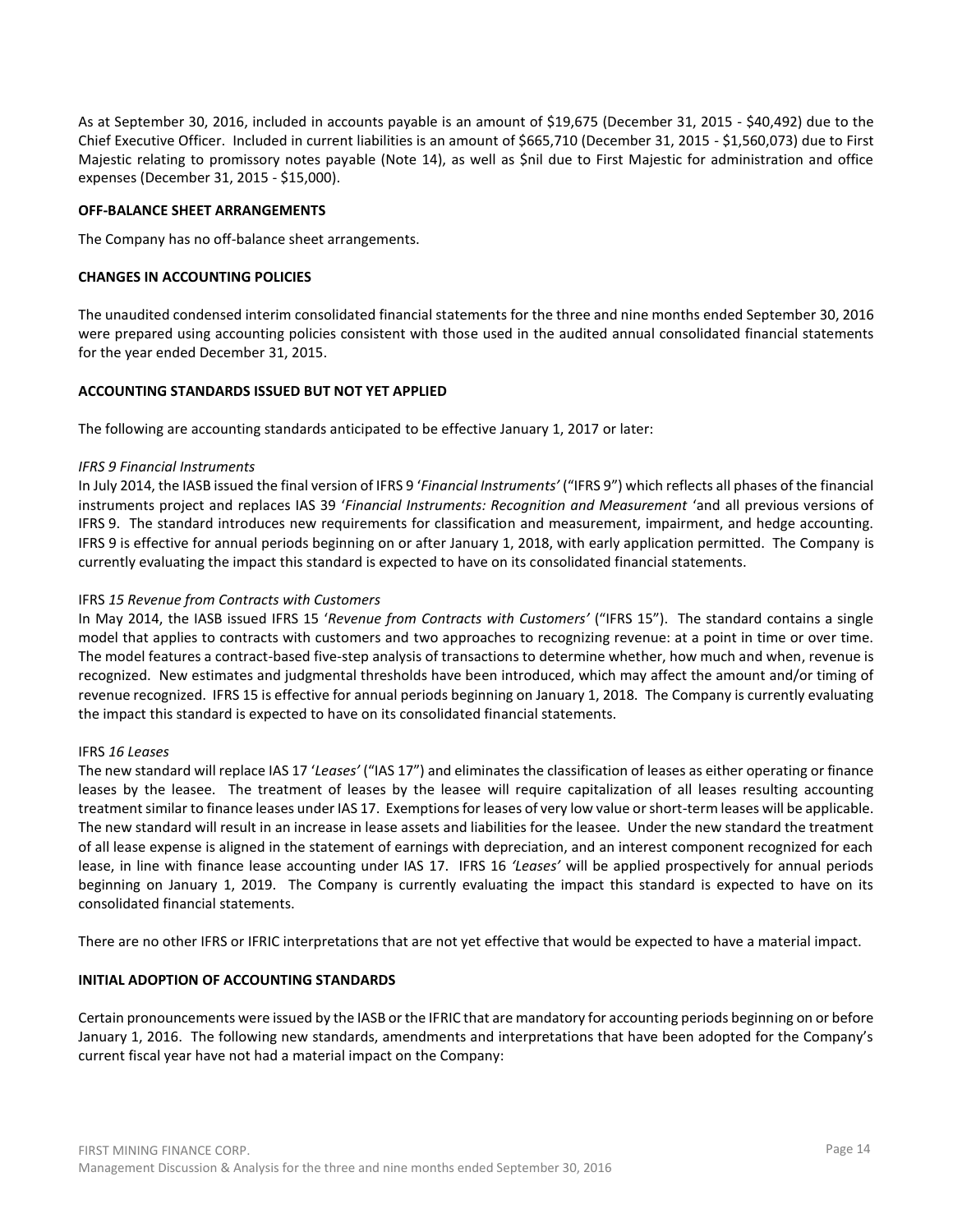### IFRS 10 *Consolidated Financial Statements*

The main consequence of the amendments is that a full gain or loss is recognized when a transaction involves a business (whether it is held in a subsidiary or not). A partial gain or loss is recognized when a transaction involves assets that do not constitute a business, even if the assets are held in a subsidiary. The amendments may impact the Company in respect of any future sale or contribution of assets with any associates or joint ventures.

### Amendments to IAS 1 *Presentation of Financial Statements*

On December 18, 2014 amendments were made to IAS 1 as part of a major initiative to improve disclosure requirements in IFRS financial statements. The amendments clarify the application of materiality to note disclosures and the presentation of line items in the primary statements, and provide options on the ordering of financial statements and additional guidance on the presentation of other comprehensive income related to equity accounted investments. These amendments may impact the presentation of the Company's financial statements in the future based on the application of materiality.

## **CRITICAL ACCOUNTING ESTIMATES AND JUDGMENTS**

The accounting estimates and judgments considered to be significant to the Company include the carrying values of mineral properties, the valuation of share-based payments and warrants, the determination of functional currency, accounting determinations following acquisitions, deferred income taxes, and future environmental obligations. Estimates and underlying assumptions are reviewed on an ongoing basis. Revisions to accounting estimates are recognized in the period in which the estimates are revised and in any future periods affected. In the nine months ended September 30, 2016, the Company did not identify any areas where revisions to estimates and assumptions have resulted in material changes to the results or financial position of the Company.

Management reviews the carrying values of its mineral properties on at least an annual basis, or when an impairment indicator exists, to determine whether an impairment should be recognized. In addition, capitalized costs related to relinquished property rights are written off in the period of relinquishment. Capitalized costs in respect of the Company's mineral properties amounted to \$226,591,142 as at September 30, 2016. These costs may not be recoverable and there is a risk that these assets may be written down in future periods.

The Company uses the fair-value method of accounting for share-based payments related to incentive share options and compensation warrants modified or settled. Under this method, compensation cost attributable to options and warrants granted is measured at fair value at the grant date and expensed over the vesting period. In determining the fair value, the Company makes estimates of the expected volatility of the stock as well as an estimated risk-free interest rate and the expected life using the Black-Scholes model. Changes to these estimates could result in the fair value of the share-based payments expense being less than or greater than the amount recorded. During the nine months ended September 30, 2016, the Company granted 11,020,000 stock options to Directors, Officers, employees and consultants.

The Company applied judgment in determining its functional currency and the functional currency of its subsidiaries. Functional currency is determined based on commercial factors, and the currency of the entities' expenditures and exploration activities. The functional currency of the Company's Canadian entities is the Canadian dollar, and the functional currency of the Company's material foreign subsidiaries is the US dollar.

The Company has to determine whether each acquisition should be accounted for as a business combination or an asset acquisition. As dictated by IFRS 3 Business Combinations ("IFRS 3"), the components of a business must include inputs, processes and outputs. Management has assessed its acquisitions and has concluded that each did not include all the necessary components of a business. As such, they have been recorded as asset acquisitions, being the purchase of mineral properties and/or working capital.

The Company must use judgment to determine whether it is the acquirer in each acquisition transaction. Under IFRS 10, the acquirer is the entity that obtains control of the acquiree in the acquisition. If it is not clear which company is the acquirer, additional information must be considered, such as the combined entity's relative voting rights, existence of a large minority voting interest, composition of the governing body and senior management, and the terms behind the exchange of equity interests.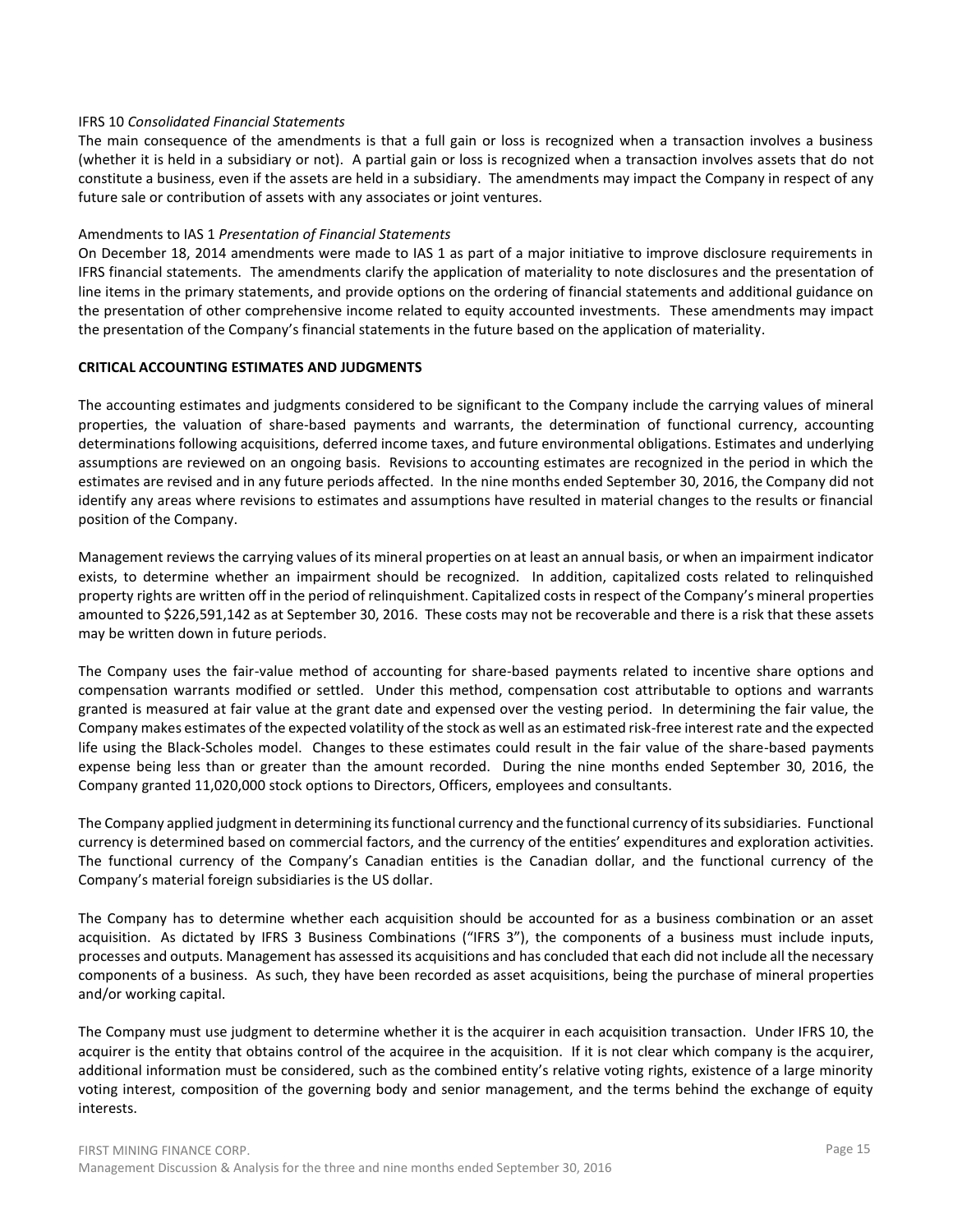The Company measures deferred income tax assets and liabilities using enacted or substantively enacted tax rates at the reporting date in effect for the period in which the temporary differences are expected to be recovered or settled. The effect on deferred income tax assets and liabilities of a change in tax rates is recognized as part of the provision for income taxes in the period that includes the enactment date. The recognition of deferred income tax assets is based on the assumption that it is probable that taxable profit will be available against which the deductible temporary differences can be utilized.

The Company must determine if estimates of the future costs to complete rehabilitation work is required to comply with existing laws, regulations and agreements in place at each exploration site. Actual costs incurred may differ from those amounts estimated. Future changes to environmental laws and regulations could increase the extent of rehabilitation work required by the Company. Management determined at the balance sheet date that no material rehabilitation provisions were required under IAS 37 Provisions, Contingent Liabilities and Contingent Assets.

### **FINANCIAL INSTRUMENTS**

The Company's financial instruments consist of cash and cash equivalents, accounts and other receivables, marketable securities, accounts payable and accrued liabilities, loans payable and debenture liability. Cash equivalents include deposits with financial institutions and other short-term, highly liquid investments with original maturities of three months or less. As at September 30, 2016, all cash and cash equivalents were bank deposits with material balances held in Canadian chartered banks. The Company's financial assets have increased significantly over the last three months as a result of the funds received from private placement and marketable securities received from the Silver One Transaction. The types of risk exposures and the Company's management of such exposures are provided in note 20 of the annual audited consolidated financial statements for the year ended December 31, 2015.

The Company is not exposed to any externally imposed capital requirements, nor were there changes in the Company's approach to capital management during the period.

#### **RISKS AND UNCERTAINTIES**

#### *Financing Risks*

The Company has finite financial resources, has no source of operating cash flow and has no assurance that additional funding will be available to it for further acquisitions of companies or projects. Such further acquisitions may be dependent upon the Company's ability to obtain financing through equity or debt financing or other means. Failure to obtain additional financing could result in delay or indefinite postponement of exploration and development of the Company's existing projects which could result in the loss of one or more of its properties.

#### *Exploration and Development*

Resource exploration is a speculative business and involves a high degree of risk. There is no known body of commercial ore on the Company's mineral properties and there is no certainty that the expenditures made by the Company in the exploration of its mineral properties or otherwise will result in discoveries of commercially recoverable quantities of minerals. The exploration for and development of mineral deposits involves significant risks, which even a combination of careful evaluation, experience and knowledge may not eliminate. Although the discovery of an ore body may result in substantial rewards, few properties explored are ultimately developed into producing mines. It is impossible to ensure that the current exploration programs planned by the Company will result in a profitable commercial mining operation.

There is no assurance that the Company's mineral properties possess commercially mineable bodies of ore. The Company's mineral properties are in the exploration stage as opposed to the development stage and has no known body of economic mineralization. The known mineralization of the properties has not been determined to be economic ore and there can be no assurance that a commercially mineable ore body exists on the properties. Such assurance will require completion of final comprehensive feasibility studies and, possibly, further associated exploration and other work that concludes a potential mine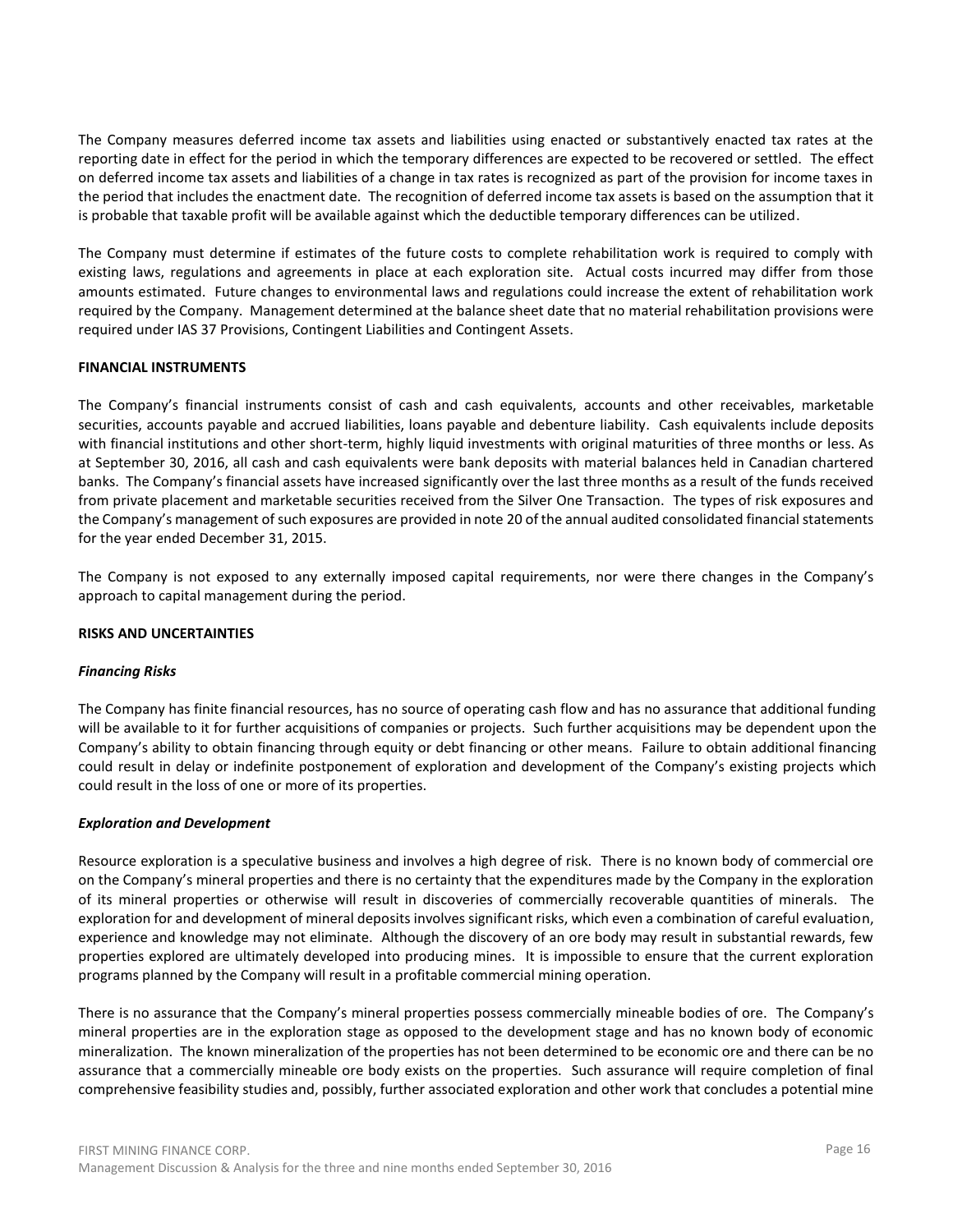is likely to be economic. In order to carry out exploration and development programs of any economic ore body and place it into commercial production, the Company may be required to raise substantial additional funding.

Significant capital investment is required to discover commercial ore and to commercialize production from successful exploration efforts and maintain mineral concessions through payment of applicable taxes. The commercial viability of a mineral deposit is dependent upon a number of factors. These include: (i) deposit attributes such as size, grade and proximity to infrastructure, (ii) current and future metal prices (which can be cyclical), and (iii) government regulations, including those relating to prices, taxes, royalties, land tenure, land use, importing and exporting of minerals and necessary supplies and environmental protection. The complete effect of these factors, either alone or in combination, cannot be entirely predicted, and their impact may result in the Company not receiving an adequate return on invested capital.

Market fluctuations and the prices of metals may render resources uneconomic. Moreover, short-term operating factors relating to the mineral deposits, such as the need for orderly development of the deposits or the processing of new or different grades of ore, may cause a mining operation to be unprofitable in any particular accounting period.

### *Title*

There is no assurance that the Company's title to its properties will not be challenged. The acquisition of title to mineral exploration properties is a very detailed and time-consuming process. Title to and the area of mineral properties may be disputed. While the Company has diligently investigated title to its properties, it may be subject to prior unregistered agreements or transfers or indigenous land claims and title may be affected by undetected defects. Consequently, the boundaries may be disputed.

### *Surface Rights*

The Company does not own the surface land associated with its mineral claims in Mexico and therefore does not own the surface rights to its mineral claims. Mexican law allows equal right of property access to the owner of the surface rights and the owner of the mining rights. However, when the explorer/miner is not the owner of the surface rights, the owner of the surface rights and the owner of the mineral rights must agree on the terms by which the concession holder may access the property. If an agreement cannot be reached, then the concession holder is required to gain access to the surface through other means including expropriation, temporal occupation or right of way on necessary land. Written surface access agreements are required for and at the time of application for environmental permits and for exploration with drilling or trenching. As such the Company has agreements and permits for surface access for the Los Tamales properties, but not for its other properties.

# *Permits and Licenses*

There is no assurance that the Company will obtain required permits and licenses. The Company's operations may sometimes require licenses and permits from various governmental authorities. The Company believes that it will be able to obtain in the future all necessary licenses and permits to carry on the activities which it intends to conduct, and intends to comply in all material respects with the terms of such licenses and permits. There can be no guarantee, however, that the Company will be able to obtain and maintain, at all times, all necessary licenses and permits required to undertake the proposed exploration and development or to place its properties into commercial production and to operate mining facilities thereon. In the event of commercial production, the cost of compliance with changes in governmental regulations has the potential to reduce the profitability of operations or preclude the economic development of a particular property.

#### *Competitive Nature of the Mining Industry*

There is aggressive competition within the mining industry for the discovery and acquisition of properties considered to have commercial potential. The Company will be competing with other mining companies, many of which have greater financial resources than the Company does, for the acquisition of mineral claims, leases and other mineral interests, as well as for the recruitment and retention of qualified employees and other personnel. There can be no assurance that the necessary funds can be raised or that any projected work will be completed.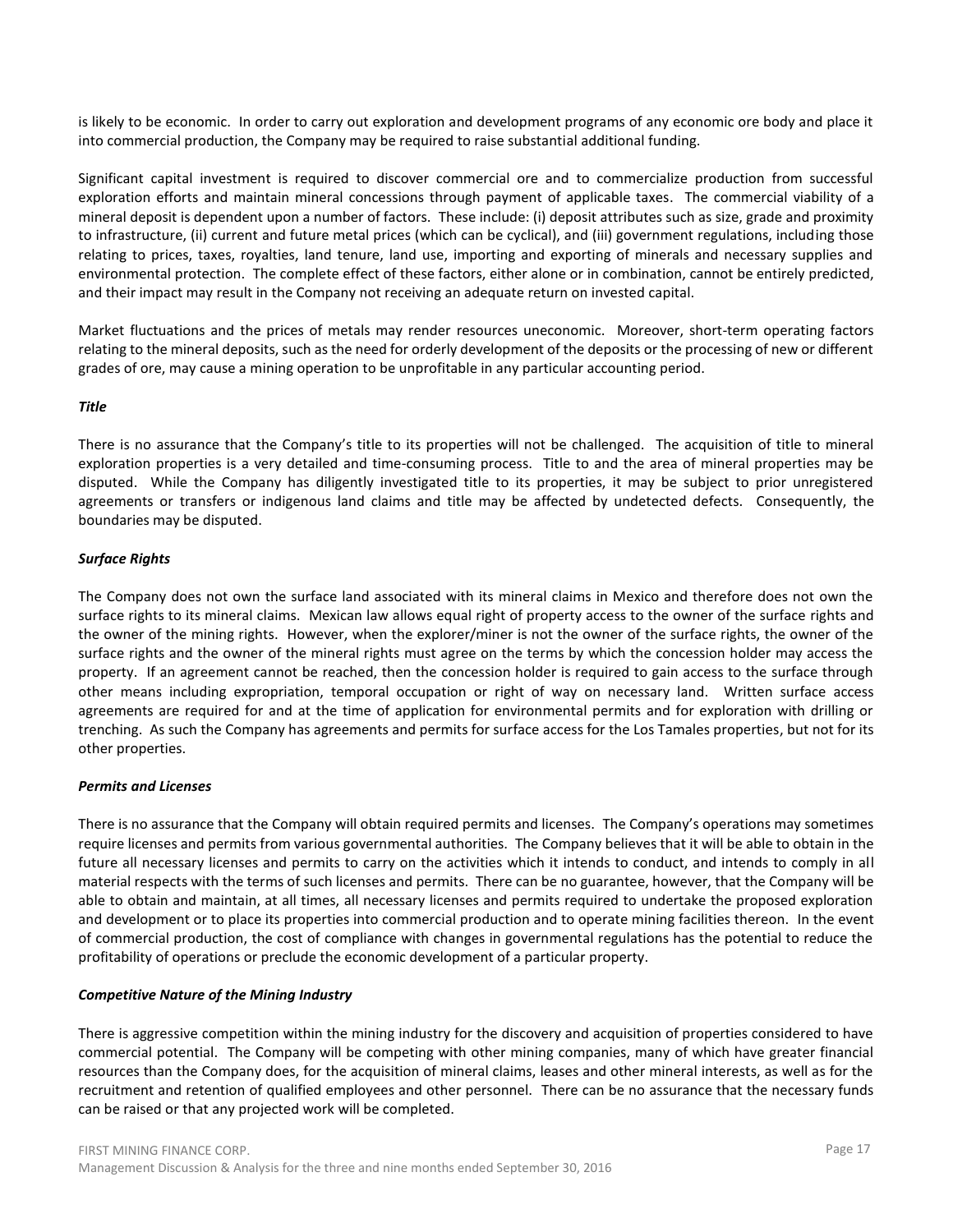### *Joint Venture Funding Risk*

The Company's strategy is to seek partners through joint ventures to fund exploration and project development. The main risk of this strategy is that funding partners may not be able to raise sufficient capital in order to satisfy exploration and other expenditure terms in a particular joint venture agreement. As a result, exploration and development of one or more of the Company's property interests may be delayed depending on whether the Company can find another partner or has enough capital resources to fund the exploration and development on its own.

### *Environmental, Health and Safety Regulation of Resource Industry*

The operations of the Company require permits from various levels of government. Such operations are subject to laws and regulations governing prospecting, development, mining, production, exports, taxes, labour standards, occupational health, waste disposal, toxic substances, land use, environmental protection, mine safety and other matters. The Company believes it is in substantial compliance with all material laws and regulations that currently apply to its activities. There can be no assurance, however, that all permits which the Company may require for construction of mining facilities and conduct of mining operations, particularly environmental permits, will be obtainable on reasonable terms or that compliance with such laws and regulations would not have an adverse effect on the profitability of any mining project that the Company might undertake.

All phases of the Company's operations are subject to environmental regulations in various jurisdictions. If the Company's properties are proven to host economic reserves of metals, mining operations will be subject to federal, state and local laws relating to the protection of the environment, including laws regulating removal of natural resources from the ground and the discharge of materials into the environment. Mining operations will be subject to federal, state and local laws and regulations which seek to maintain health and safety standards by regulating the design and use of mining methods and equipment. Various permits from government bodies are required for mining operations to be conducted; no assurance can be given that such permits will be received. No assurance can be given that environmental standards imposed by federal, state or local authorities will not be changed or that any such changes would not have material adverse effects on the Company's activities. Moreover, compliance with such laws may cause substantial delays or require capital outlays in excess of those anticipated, thus causing an adverse effect on the Company. Additionally, the Company may be subject to liability for pollution or other environmental damage, which it may not be able to insure against.

Failure to comply with applicable laws, regulations and permitting requirements may result in enforcement actions thereunder, including orders issued by regulatory or judicial authorities causing operations to cease or be curtailed, and may include corrective measures requiring capital expenditures, installation of additional equipment or remedial actions. Parties engaged in mining operations may be required to compensate those suffering loss or damage by reason of the mining activities and may have civil or criminal fines or penalties imposed for violations of applicable laws or regulations and, in particular, environmental laws.

Amendments to current laws, regulations and permits governing operations and activities of mining companies, or more stringent implementation thereof, could have a material adverse impact on the Company and cause increases in capital expenditures or production costs or reduction in levels of production at producing properties or require abandonment or delays in development of new mining properties.

#### *Availability of Drilling Equipment and Access Restrictions*

Mining exploration and development activities are dependent on the availability of drilling and related equipment in the particular areas where such activities will be conducted. Demand for such limited equipment or access restrictions may affect the availability of such equipment to the Company and may delay exploration and development activities.

# *Stress in the Global Economy*

Reduction in credit, combined with reduced economic activity and the fluctuations in the United States dollar, may adversely affect businesses and industries that purchase commodities, affecting commodity prices in more significant and unpredictable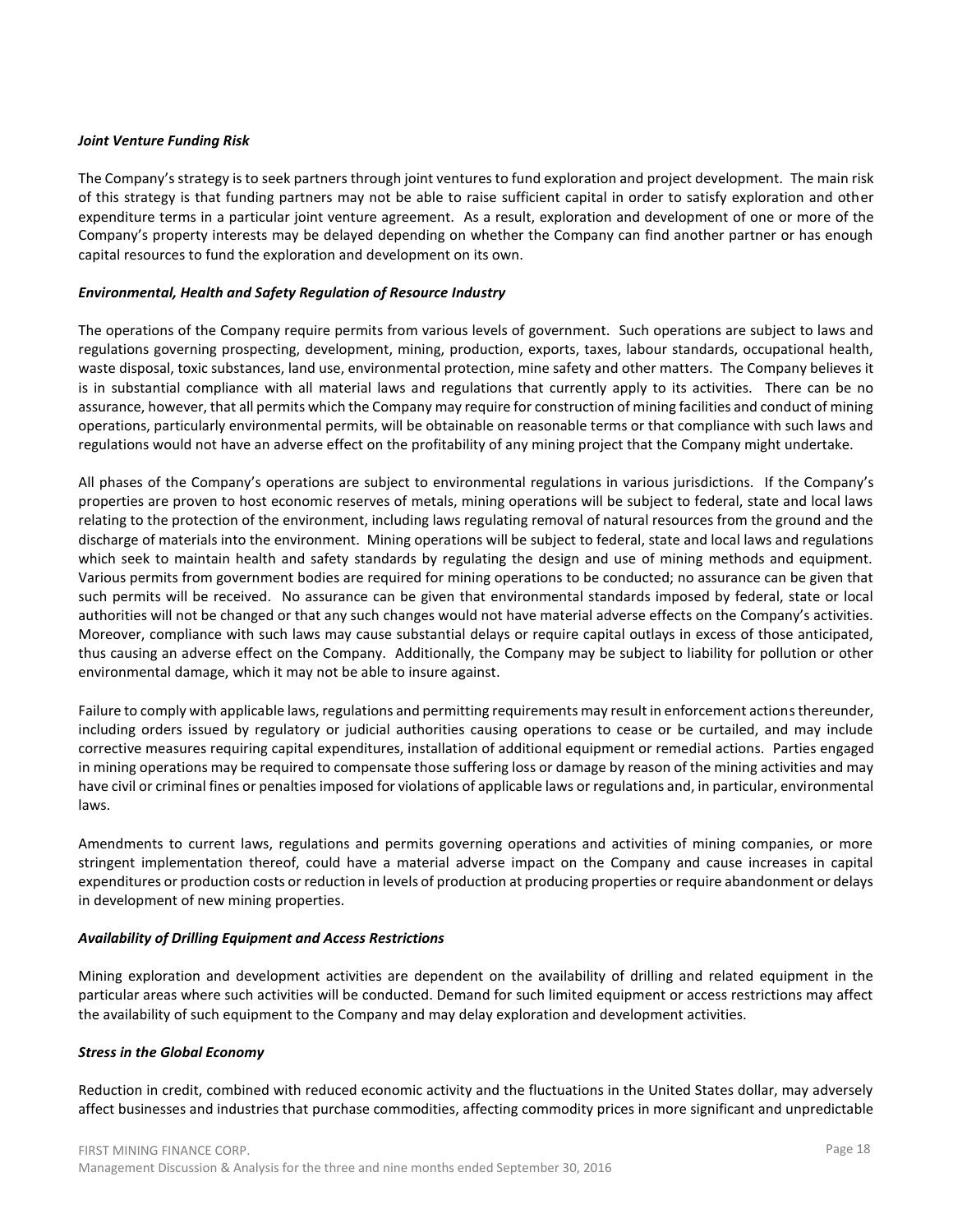ways than the normal risks associated with commodity prices. The availability of services such as drilling contractors and geological service companies and/or the terms on which these services are provided may be adversely affected by the economic impact on the service providers. The adverse effects on the capital markets generally make the raising of capital by equity or debt financing much more difficult and the Company is dependent upon the capital markets to raise financing. Any of these events, or any other events caused by turmoil in world financial markets, may have a material adverse effect on the Company's business, operating results, and financial condition.

### *Current Global Financial Condition*

Current global financial conditions have been subject to increased volatility. As such, the Company is subject to counterparty risk and liquidity risk. The Company is exposed to various counterparty risks including, but not limited to financial institutions that hold the Company's cash, and through companies that have payables to the Company. The Company is also exposed to liquidity risks in meeting its operating expenditure requirements in instances where cash positions are unable to be maintained or appropriate financing is unavailable. These factors may impact the ability of the Company to obtain loans and other credit facilities in the future and, if obtained, on terms favourable to the Company. If these increased levels of volatility and market turmoil continue, the Company's operations could be adversely impacted and the trading price of the shares could be adversely affected.

### *Unknown Environmental Risks for Past Activities*

Exploration and mining operations involve a potential risk of releases to soil, surface water and groundwater of metals, chemicals, fuels, liquids having acidic properties and other contaminants. In recent years, regulatory requirements and improved technology have significantly reduced those risks. However, those risks have not been eliminated and the risk of environmental contamination from present and past exploration or mining activities exists for mining companies. Companies may be liable for environmental contamination and natural resource damages relating to properties that they currently own or operate or at which environmental contamination occurred while or before they owned or operated the properties. However, no assurance can be given that potential liabilities for such contamination or damages caused by past activities at these properties do not exist.

#### *Political Regulatory Risks*

Any changes in government policy may result in changes to laws affecting ownership of assets, mining policies, monetary policies, taxation, rates of exchange, environmental regulations, labour relations, repatriation of income and return of capital. This may affect both the Company's ability to undertake exploration and development activities in respect of present and future properties in the manner currently contemplated, as well as its ability to continue to explore, develop and operate those properties in which it has an interest or in respect of which it has obtained exploration and development rights to date. The possibility that future governments may adopt substantially different policies, which might extend to expropriation of assets, cannot be ruled out.

#### *Fluctuating Mineral Prices*

The Company's revenues, if any, are expected to be in large part derived from the extraction and sale of precious and base minerals and metals. Factors beyond the control of the Company may affect the marketability of metals discovered, if any. Metal prices have historically fluctuated widely. Consequently, the economic viability of any of the Company's exploration projects cannot be accurately predicted and may be adversely affected by fluctuations in mineral prices.

#### *Currency Risk*

Currency fluctuations may affect the cash flow which the Company may realize from its operations, since most mineral commodities are sold in a world market in US dollars. The Company's costs are incurred primarily in Canadian dollars and US dollars.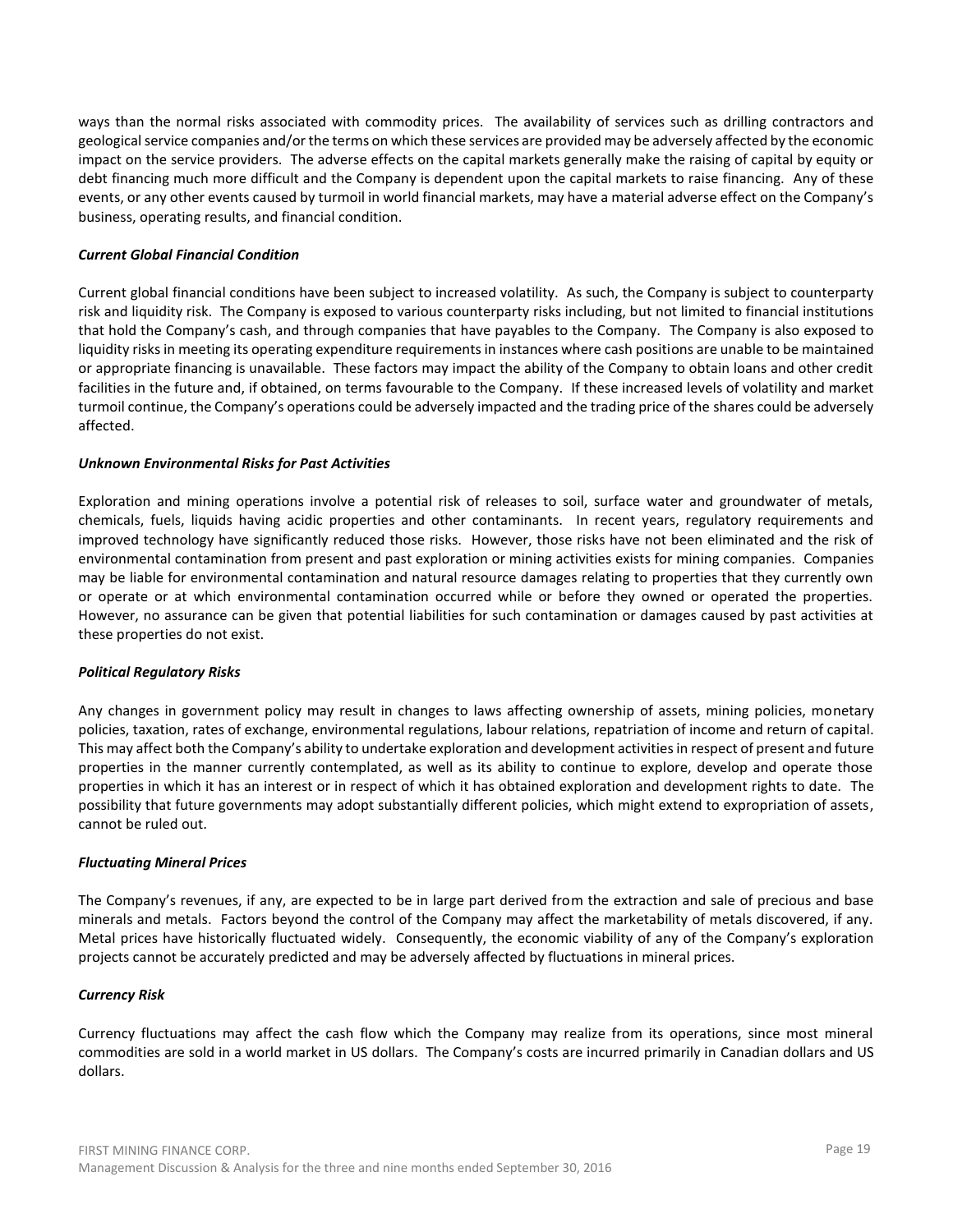## *Drug Related Violence and Cartels*

Mexico has experienced periods of violence over the past few decades primarily from drug related activities. Although the government has committed itself to combating such activities, drug-related violence propagated by rival drug cartels continues.

The Company is aware of reports of recent drug related violence in Mexico, but these have not affected the Company's activities, nor have Company personnel been threatened. The Company has routine safety precautions in place for its personnel, including travelling in pairs of vehicles accompanied by local personnel, prohibiting travel at night, working with locals as scouts in the area and generally maintaining a low profile in the area. In addition, all Company personnel on site are Spanish speaking.

# **COMMITMENTS**

The Company has commitments in respect of office rent, equipment leases, and repayments of promissory notes and debenture liabilities as follows:

|                                                  |           | Expected payments due by period as at September 30, 2016 |              |                          |               |
|--------------------------------------------------|-----------|----------------------------------------------------------|--------------|--------------------------|---------------|
|                                                  | 1 year    | $2 - 3$ years                                            |              | $4 - 5$ years            | After 5 years |
| Office premises (PC Gold acquisition)            | 67,947    | 62,284                                                   | <sub>S</sub> | $\overline{\phantom{a}}$ |               |
| Equipment leases (Gold Canyon acquisition)       | 32,242    | $\overline{\phantom{a}}$                                 |              | $\overline{\phantom{0}}$ |               |
| Repayments:                                      |           |                                                          |              |                          |               |
| First Majestic Silver Corp. - promissory notes   | 693.931   | $\overline{\phantom{a}}$                                 |              | $\overline{\phantom{0}}$ |               |
| Kesselrun Resources Ltd. - debenture liabilities | 213,990   | 427,980                                                  |              | 2,427,980                | 164,080       |
| <b>Total</b>                                     | 1,008,110 | 490.264                                                  |              | 2,427,980                | 164.080       |

The Company has a sub-lease agreement for the use of office premises in Toronto, Ontario, for \$4,000 per month until October 30, 2018. The total sub-lease payments committed is \$48,000 for the first year from September 30, 2016, and \$52,000 for the remainder of the agreement.

# **CONTINGENCIES**

On June 16, 2016, the Company acquired the business and assets of Tamaka as a result of an amalgamation between Tamaka and a wholly owned subsidiary of the Company. Tamaka was party to three debentures with an aggregate principal amount of approximately \$2.1 million, payable to Kesselrun Resources Ltd. (TSXV: KES) (the "Debentures") which debentures remain outstanding and are liabilities of a subsidiary of the Company. Kesselrun has commenced an action before the Ontario Superior Court alleging that the debentures were required to be converted into common shares of the Company as a result of the amalgamation transaction with Tamaka and seeking an order for, among other things, the issuance to Kesselrun of shares of First Mining or, in the alternative, damages. The Company disagrees with this position and takes the position that the Debentures have not been converted and remain outstanding.

The Company has engaged legal counsel and at this time cannot definitively predict the outcome of this dispute, however, the maximum conversion would approximate \$4.7 million in common shares as at September 30, 2016.

### **QUALIFIED PERSON**

Dr. Christopher Osterman, P.Geo, CEO of First Mining, is a Qualified Person as defined by National Instrument 43-101 Standards of Disclosure for Mineral Projects ("NI 43-101"), and he has reviewed and approved all technical and scientific disclosure in this MD&A regarding First Mining's mineral properties.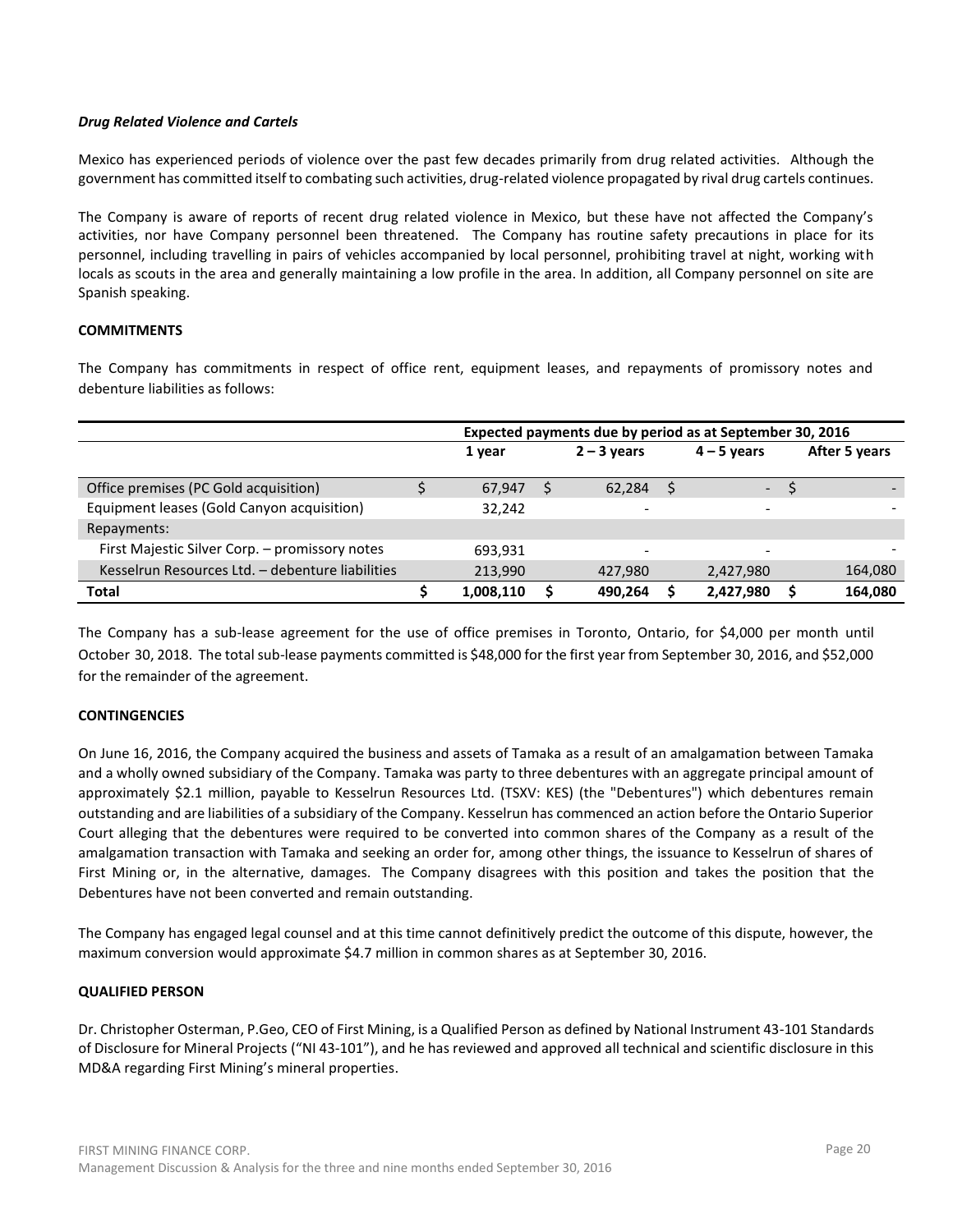#### **OUTLOOK**

The Company's principal business activity is to acquire and hold high-quality mineral assets with a focus primarily in the Americas, effectively building a mineral bank at a time when market values are significantly lower than in the immediately preceding years. The Company currently holds a high-quality portfolio of 25 mineral assets primarily in Canada, Mexico and the United States. This increased from 19 mineral assets as at December 31, 2015 following the acquisitions of Goldrush, Clifton Star, and Tamaka in addition to the Cameron Gold and Pitt Gold property acquisitions.

Since the latest acquisitions which completed in the second quarter of 2016, the mineral bank now contains over 6.5 million Measured and Indicated and 3.5 million Inferred Resource gold ounces (not including the Goldlund Project as it is currently a historical resource).

Capital investments are underway at several sites, which include temporary structures to hold drill core and technical data logging is ongoing at all properties. In late October 2016, metallurgical drilling commenced at the Springpole Gold Project in Ontario, with a view to incorporating the drill results in an updated PEA, targeted for issuance mid-2017. Given the Company's healthy working capital position as a result of the private placement financing in August 2016, additional drilling activities at several of its other key Canadian properties are currently being evaluated by technical teams.

The Company's goal is to grow its mineral bank by increasing its portfolio to 40 - 50 mineral assets, which will primarily be comprised of gold, silver, copper, lead, zinc and nickel, subject to market conditions. The Company intends to add shareholder value by ultimately entering into earn-in agreements with third-parties who would move the assets forward whilst the Company retains a residual interest, which could be in the form of a royalty, metal stream, minority interest, and/or equity positions in the third parties.

### **SECURITIES OUTSTANDING**

Authorized share capital: The Company can issue an unlimited number of common shares with no par value and an unlimited number of preferred shares with no par value. No preferred shares have been issued as at November 14, 2016.

| <b>Issued and Outstanding Common Shares</b><br>539,067,162 |                                       |                       |            |             |  |  |  |  |  |  |  |  |  |
|------------------------------------------------------------|---------------------------------------|-----------------------|------------|-------------|--|--|--|--|--|--|--|--|--|
|                                                            |                                       | Weighted average      |            |             |  |  |  |  |  |  |  |  |  |
|                                                            | <b>Expiry Date</b>                    | <b>Exercise Price</b> | Number     |             |  |  |  |  |  |  |  |  |  |
| Options                                                    | November 13, 2016 – September 6, 2021 | \$0.68                | 25,505,602 |             |  |  |  |  |  |  |  |  |  |
| Warrants                                                   | February 15, 2018 - June 16, 2021     | \$0.79                | 51,138,673 |             |  |  |  |  |  |  |  |  |  |
|                                                            |                                       |                       |            | 76,644,275  |  |  |  |  |  |  |  |  |  |
|                                                            |                                       |                       |            |             |  |  |  |  |  |  |  |  |  |
| <b>Fully Diluted</b>                                       |                                       |                       |            | 615,711,437 |  |  |  |  |  |  |  |  |  |

All share information is reported as of November 14, 2016 in the following table.

There were a total of 7,332,273 common shares of the Company held in escrow under the Escrow Value Security Agreement dated March 30, 2015, on the completion of the RTO. Under this agreement, 10% of the shares were released immediately and 15% will be released every six months thereafter with the final release being on April 2, 2018. As at September 30, 2016, there were 4,399,365 common shares of the Company in escrow (December 31, 2015 – 5,499,206).

There were a total of 1,369,499 common shares of the Company held in escrow under the CPC Escrow Agreement dated August 2, 2005. At completion of the RTO, 10% of the common shares were released and 15% will be released every six months thereafter with the final release being April 2, 2018. As at September 30, 2016, there were 777,700 common shares of the Company in escrow (December 31, 2015 – 1,027,124).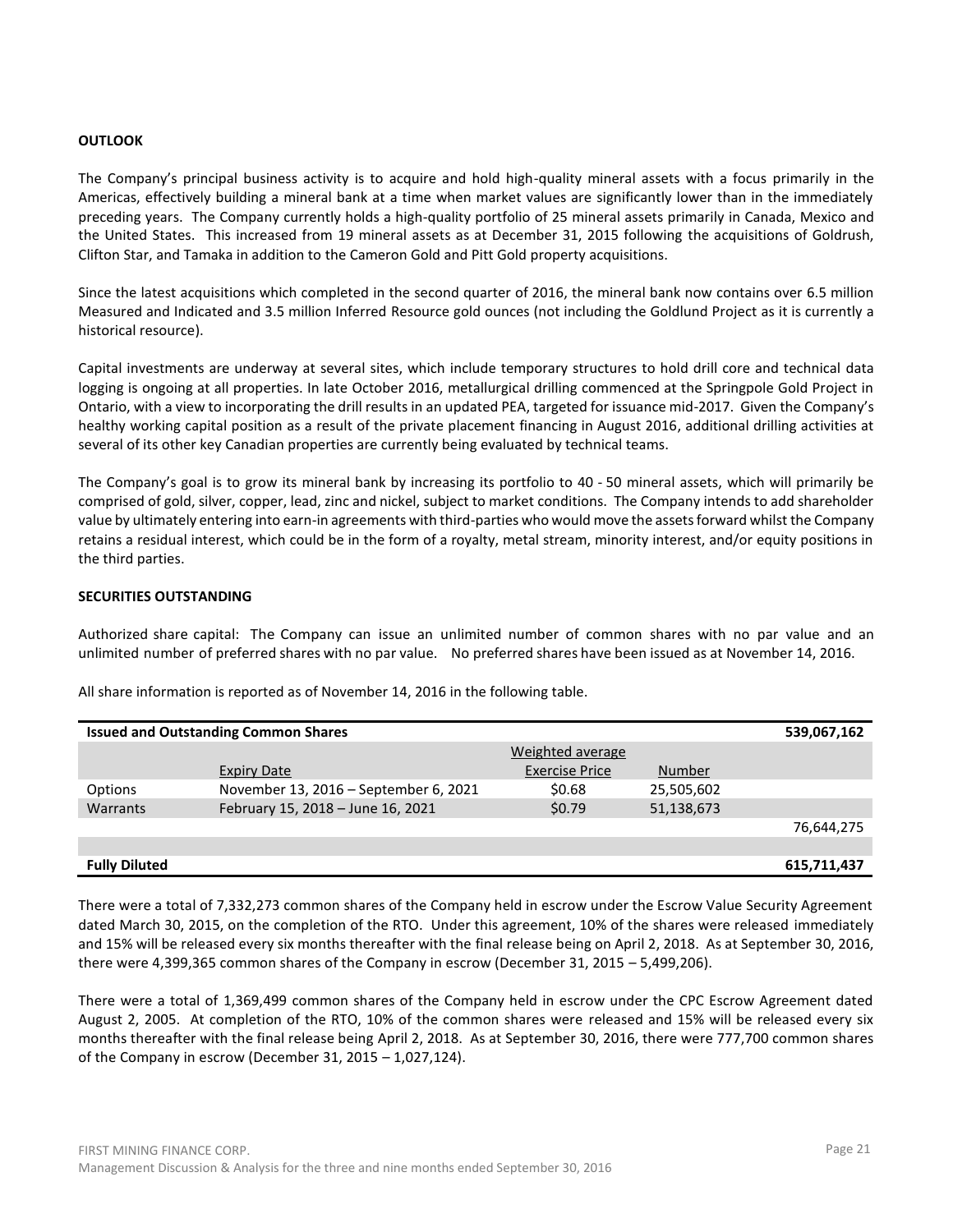With the acquisition of Tamaka on June 16, 2016, certain shareholders have deposited the First Mining shares received into escrow. Twenty percent of such escrowed shares will be released from escrow on June 17, 2017, and an additional 20% will be released every six months thereafter, with the final tranche released on June 17, 2019. As at September 30, 2016 there were a total of 29,658,290 shares held in escrow as a result of the Tamaka transaction.

### **INTERNAL CONTROLS OVER FINANCIAL REPORTING**

The Chief Executive Officer and the Chief Financial Officer of the Company are responsible for designing internal controls over financial reporting, or causing them to be designed under their supervision, to provide reasonable assurance regarding the reliability of financial reporting and the preparation of financial statements for external purposes in accordance with IFRS as issued by the IASB.

There have been no changes in the Company's internal controls over financial reporting that occurred during the period ended September 30, 2016 that have materially affected, or are reasonably likely to materially affect, the Company's internal controls over financial reporting.

## **DISCLOSURE CONTROLS AND PROCEDURES**

The Chief Executive Officer and the Chief Financial Officer of the Company are responsible for evaluating the effectiveness of the Company's disclosure controls and procedures, and have concluded, based on their evaluation, that they are effective as at September 30, 2016 to ensure that information required to be disclosed in reports filed or submitted under Canadian securities legislation is recorded, processed, summarized, and reported within the time period specified in those rules and regulations.

# **APPROVAL**

The Board of Directors of the Company has approved the disclosure contained in this MD&A on November 14, 2016.

#### **FORWARD LOOKING INFORMATION**

This MD&A is based on a review of the Company's operations, financial position and plans for the future based on facts and circumstances as of September 30, 2016. Except for historical information or statements of fact relating to the Company, this document contains "forward-looking statements" within the meaning of applicable Canadian securities regulations. There can be no assurance that such statements will prove to be accurate, and future events and actual results could differ materially from those anticipated in such statements. Important factors that could cause actual results to differ materially from our expectations are disclosed in the Company's documents filed from time to time via SEDAR with the Canadian regulatory agencies to whose policies we are bound. Forward-looking statements are based on the estimates and opinions of management on the date the statements are made, and we do not undertake any obligation to update forward-looking statements should conditions or our estimates or opinions change. These statements involve known and unknown risks, uncertainties, and other factor that may cause the Company's actual results, levels of activity, performance or achievements to be materially different from any future results, levels of activity, performance or achievement expressed or implied by these forward-looking statements.